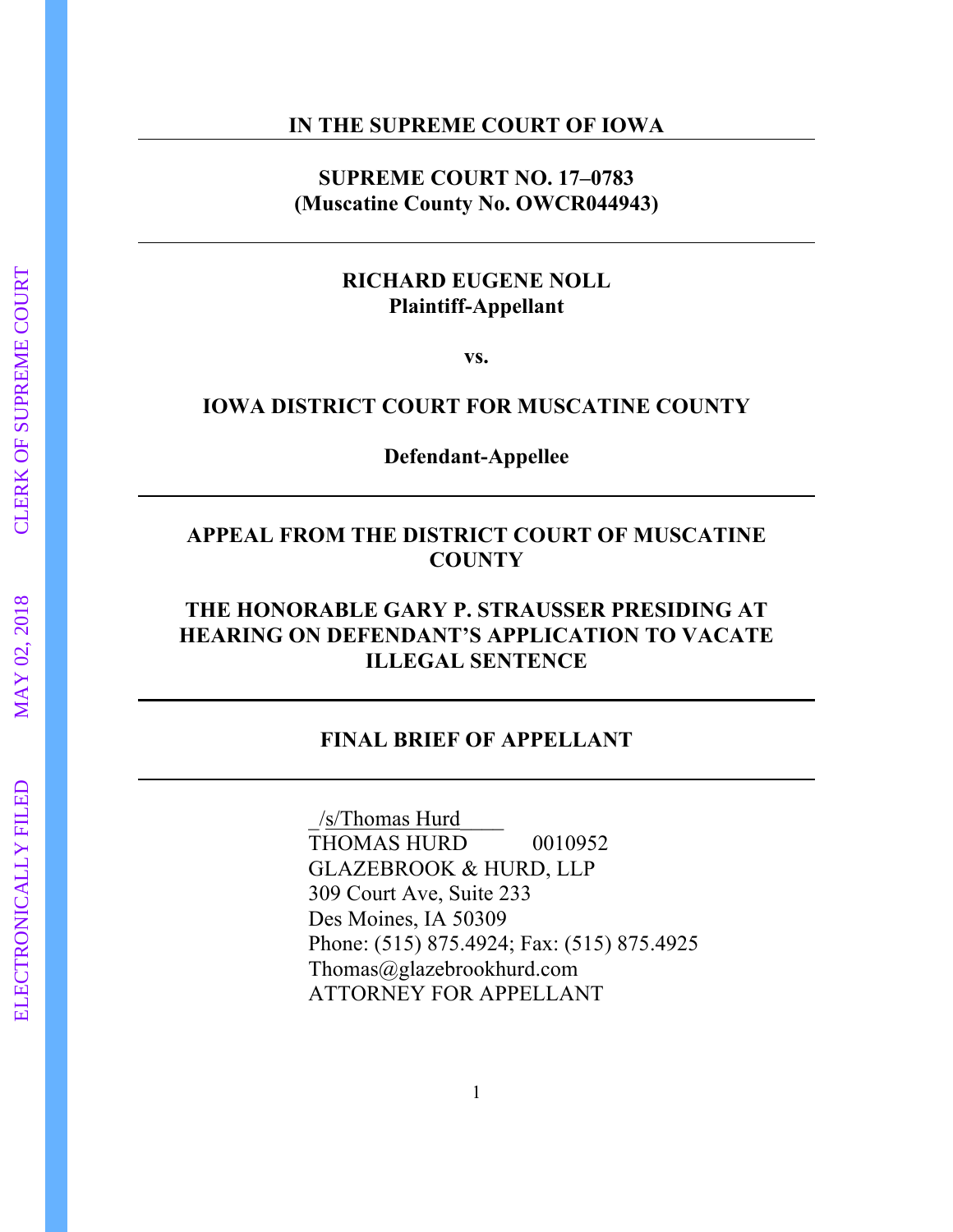## **CERTIFICATE OF FILING**

I hereby certify:

That I filed the attached typewritten Appellant's Final Brief by electronic filing on the  $2<sup>nd</sup>$  day of May, 2018, to the Clerk of the Supreme Court, Iowa Supreme Court, 1111 E. Court Avenue, Des Moines, Iowa 50319.

> \_/s/Thomas Hurd\_\_\_\_\_\_\_\_\_\_\_\_\_\_\_\_\_\_\_ THOMAS HURD 0010952 GLAZEBROOK & HURD, LLP 309 Court Ave, Suite 233 Des Moines, IA 50309 Phone: (515) 875.4924 Fax: (515) 875.4925 Thomas@glazebrookhurd.com ATTORNEY FOR APPELLANT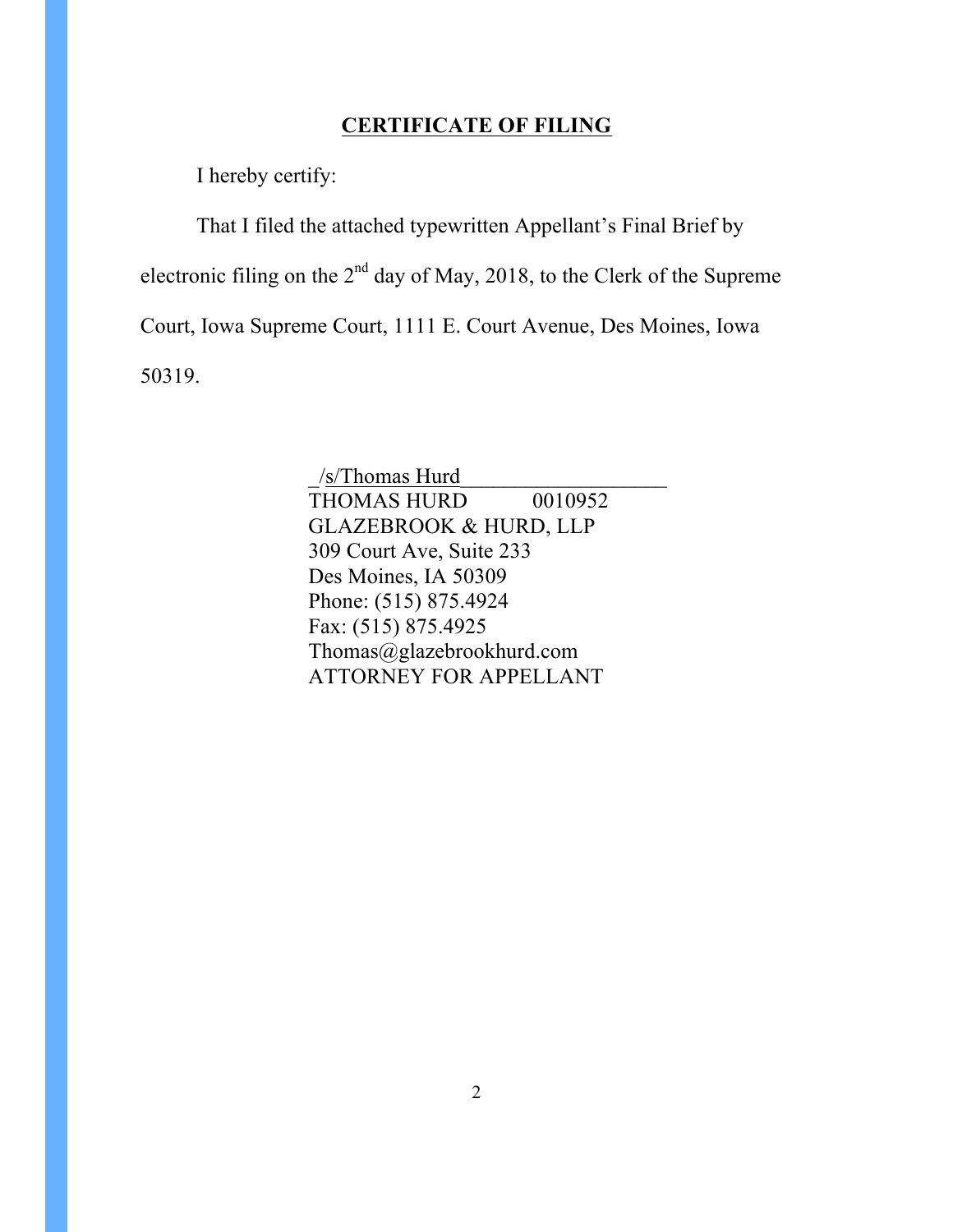### **CERTIFICATE OF SERVICE**

I hereby certify:

On the  $2<sup>nd</sup>$  day of May, 2018, the undersigned did serve the within

Appellant's Final Brief on all other parties to this appeal by electronic

service thereof to the following respective counsel for said parties:

IOWA ATTORNEY GENERAL – CRIMINAL APPEALS DIVISION

And upon the Defendant-Appellant at his last known address by regular US

Mail at:

Richard Eugene Noll #6937983 Mount Pleasant Correctional Facility 1200 East Washington Mount Pleasant, Iowa 52641

> $/s$ Thomas Hurd THOMAS HURD 0010952 GLAZEBROOK & HURD, LLP 309 Court Ave, Suite 233 Des Moines, IA 50309 Phone: (515) 875.4924 Fax: (515) 875.4925 Thomas@glazebrookhurd.com ATTORNEY FOR APPELLANT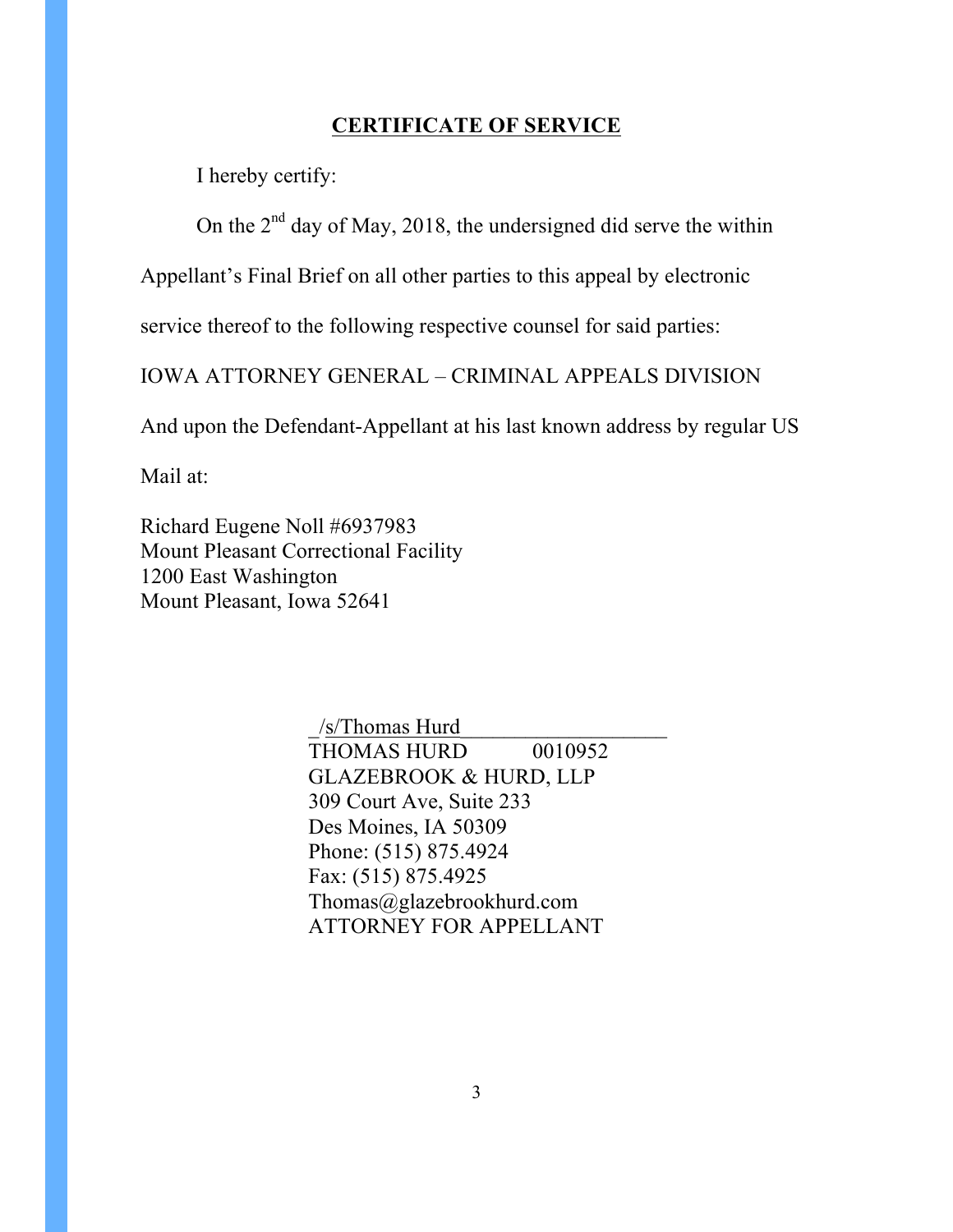## **CERTIFICATE OF COMPLIANCE WITH TYPEFACE**

## **REQUIREMENTS AND TYPE-VOLUME LIMITATION**

This brief complies with the typeface requirements and type-volume

limitation of Iowa R. App. P.  $6.903(1)(d)$  and  $6.903(1)(g)(1)$  or  $(2)$ 

because:

[X] this brief has been prepared in a proportionally spaced typeface using Times New Roman in 14-point font and contains 3,810 words, excluding the parts of the brief exempted by Iowa R. App. P. 6.903 $(1)(g)(1)$  or

[] this brief has been prepared in a monospaced typeface using Times New Roman in 14-point font and contains XXX lines of text, excluding the parts of the brief exempted by Iowa R. App. P.  $6.903(1)(g)(2)$ .

> \_/s/Thomas Hurd\_\_\_\_\_\_\_\_\_\_\_\_\_\_\_\_\_\_\_ THOMAS HURD 0010952 GLAZEBROOK & HURD, LLP 309 Court Ave, Suite 233 Des Moines, IA 50309 Phone: (515) 875.4924 Fax: (515) 875.4925 Thomas@glazebrookhurd.com ATTORNEY FOR APPELLANT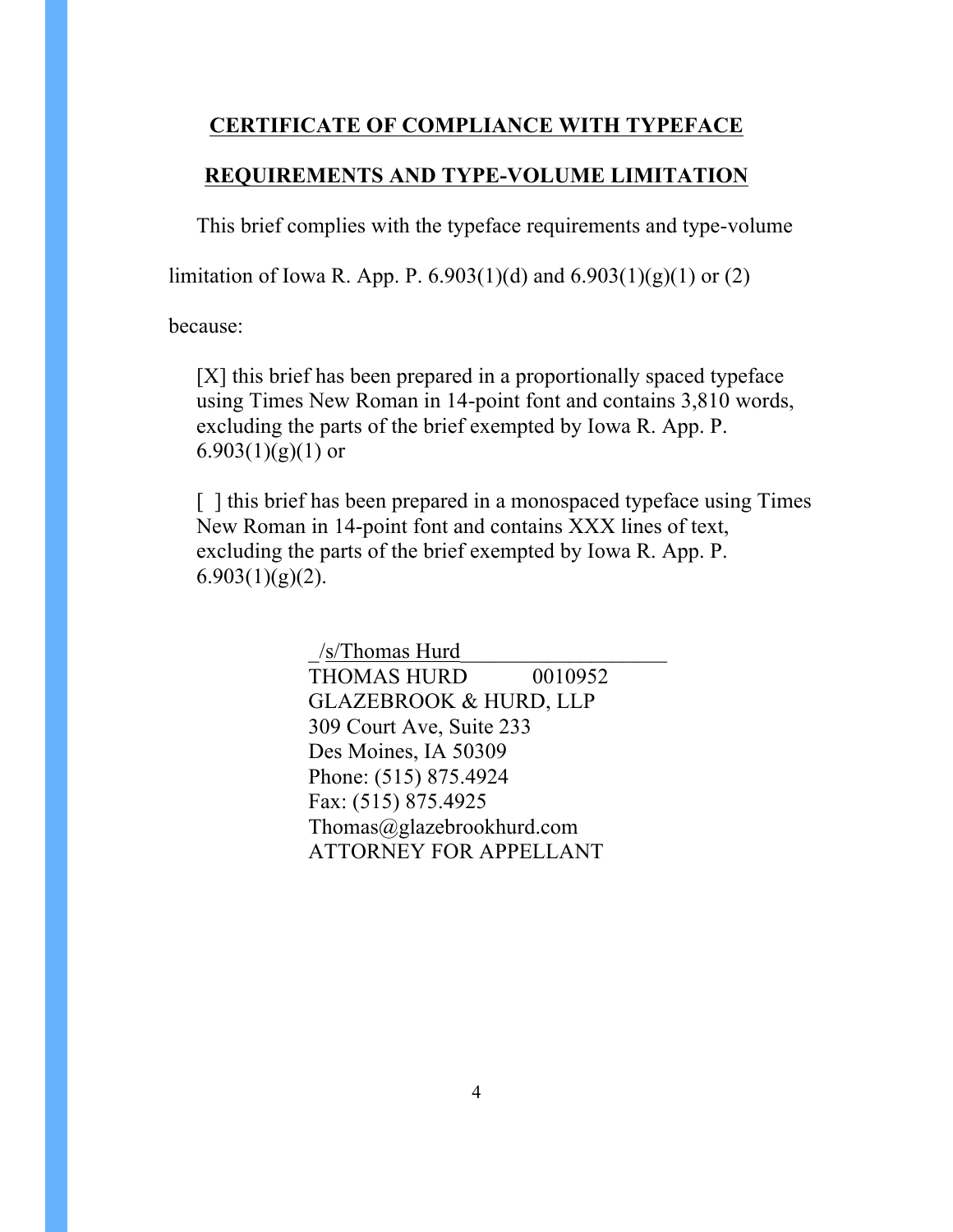## **ATTORNEY'S COST CERTIFICATE**

I, Thomas Hurd, hereby certify that the actual cost of reproducing the necessary copies of the preceding Appellant's Final Brief was \$0.00 and that amount has been paid in full by this attorney's firm.

> \_/s/Thomas Hurd\_\_\_\_\_\_\_\_\_\_\_\_\_\_\_\_\_\_\_ THOMAS HURD 0010952 GLAZEBROOK & HURD, LLP 309 Court Ave, Suite 233 Des Moines, IA 50309 Phone: (515) 875.4924 Fax: (515) 875.4925 Thomas@glazebrookhurd.com ATTORNEY FOR APPELLANT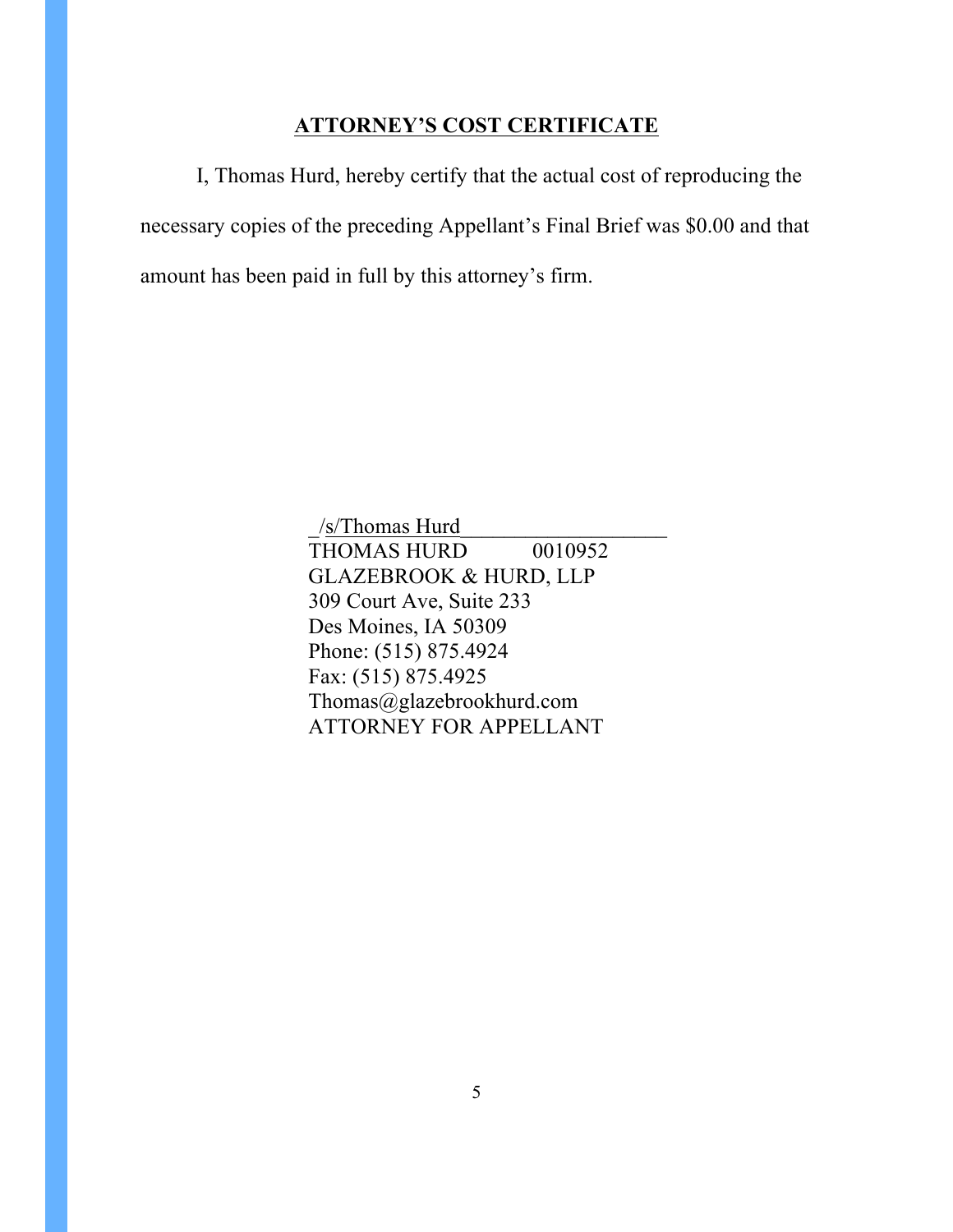# **TABLE OF CONTENTS**

| CERTIFICATE OF COMPLIANCE WITH TYPEFACE REQUIREMENTS |  |
|------------------------------------------------------|--|
|                                                      |  |
|                                                      |  |
|                                                      |  |
|                                                      |  |
|                                                      |  |
|                                                      |  |
|                                                      |  |
|                                                      |  |
|                                                      |  |
|                                                      |  |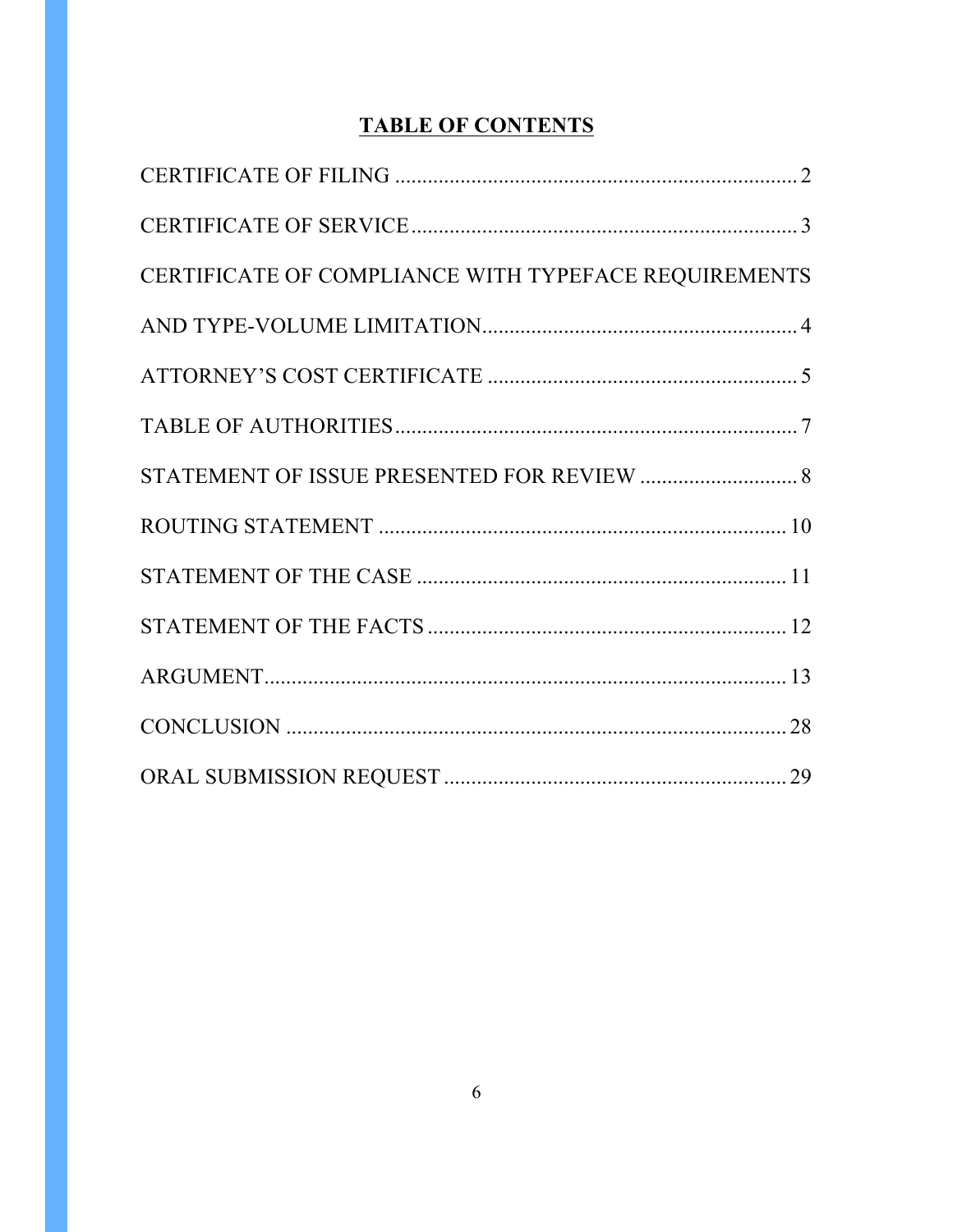# **TABLE OF AUTHORITIES**

| ases |  |
|------|--|
|------|--|

| Holiday Inns Franchising v. Branstad, 537 N.W.2d 724 (Iowa 1995) 28 |    |
|---------------------------------------------------------------------|----|
|                                                                     |    |
|                                                                     |    |
|                                                                     |    |
|                                                                     |    |
|                                                                     |    |
|                                                                     |    |
|                                                                     |    |
|                                                                     |    |
|                                                                     |    |
| <b>Statutes</b>                                                     |    |
|                                                                     |    |
|                                                                     |    |
|                                                                     |    |
|                                                                     | 26 |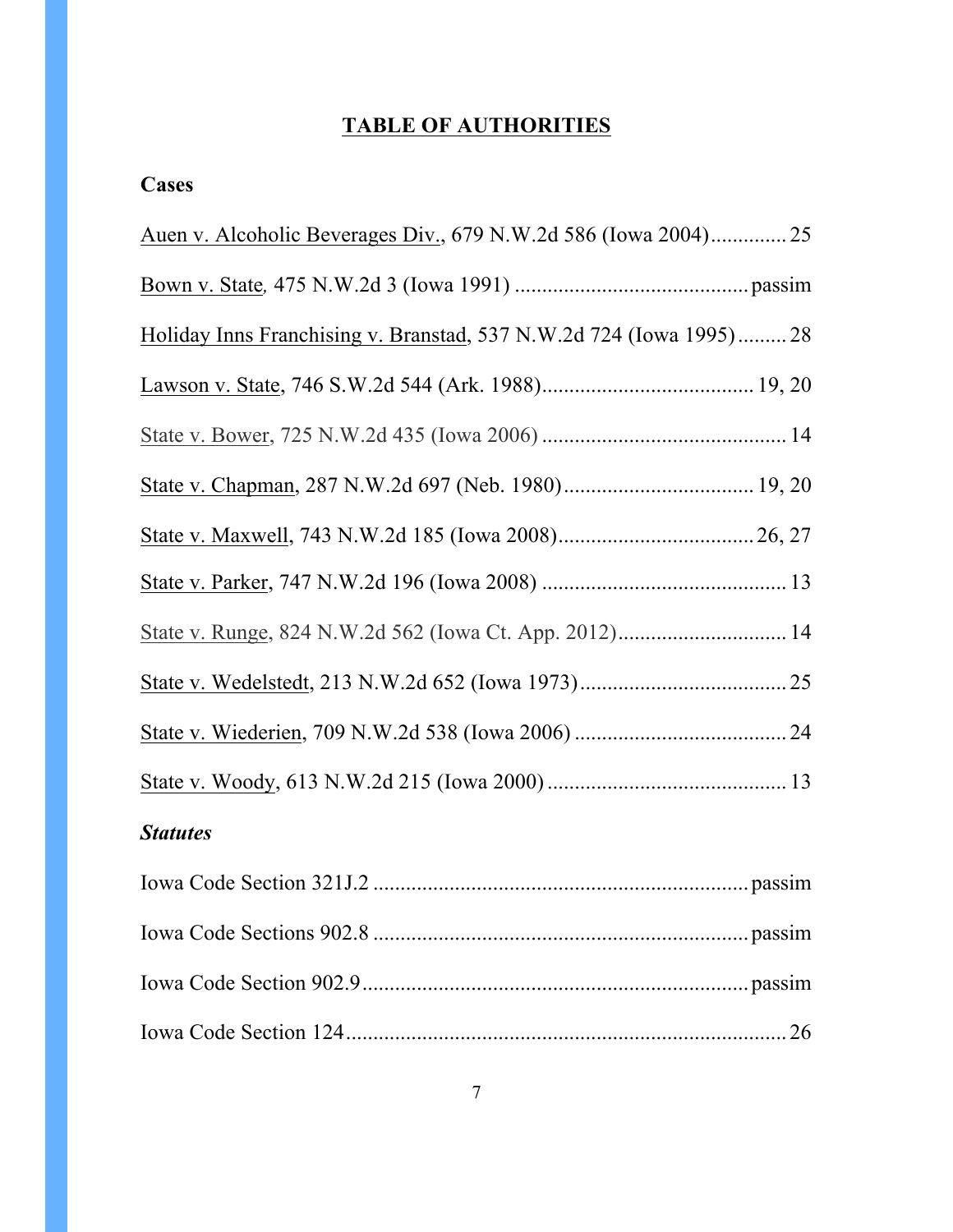## **STATEMENT OF ISSUE PRESENTED FOR REVIEW**

I. Did the district court err in denying Defendant-Appellant's Motion to Correct an Illegal Sentence, based on the language of Iowa Code Sections 902.9 and 321J.2?

## *Cases*

| Auen v. Alcoholic Beverages Div., 679 N.W.2d 586 (Iowa 2004) 25     |  |
|---------------------------------------------------------------------|--|
|                                                                     |  |
| Holiday Inns Franchising v. Branstad, 537 N.W.2d 724 (Iowa 1995) 28 |  |
|                                                                     |  |
|                                                                     |  |
|                                                                     |  |
|                                                                     |  |
|                                                                     |  |
| State v. Runge, 824 N.W.2d 562 (Iowa Ct. App. 2012) 14              |  |
|                                                                     |  |
|                                                                     |  |
|                                                                     |  |
| <b>Statutes</b>                                                     |  |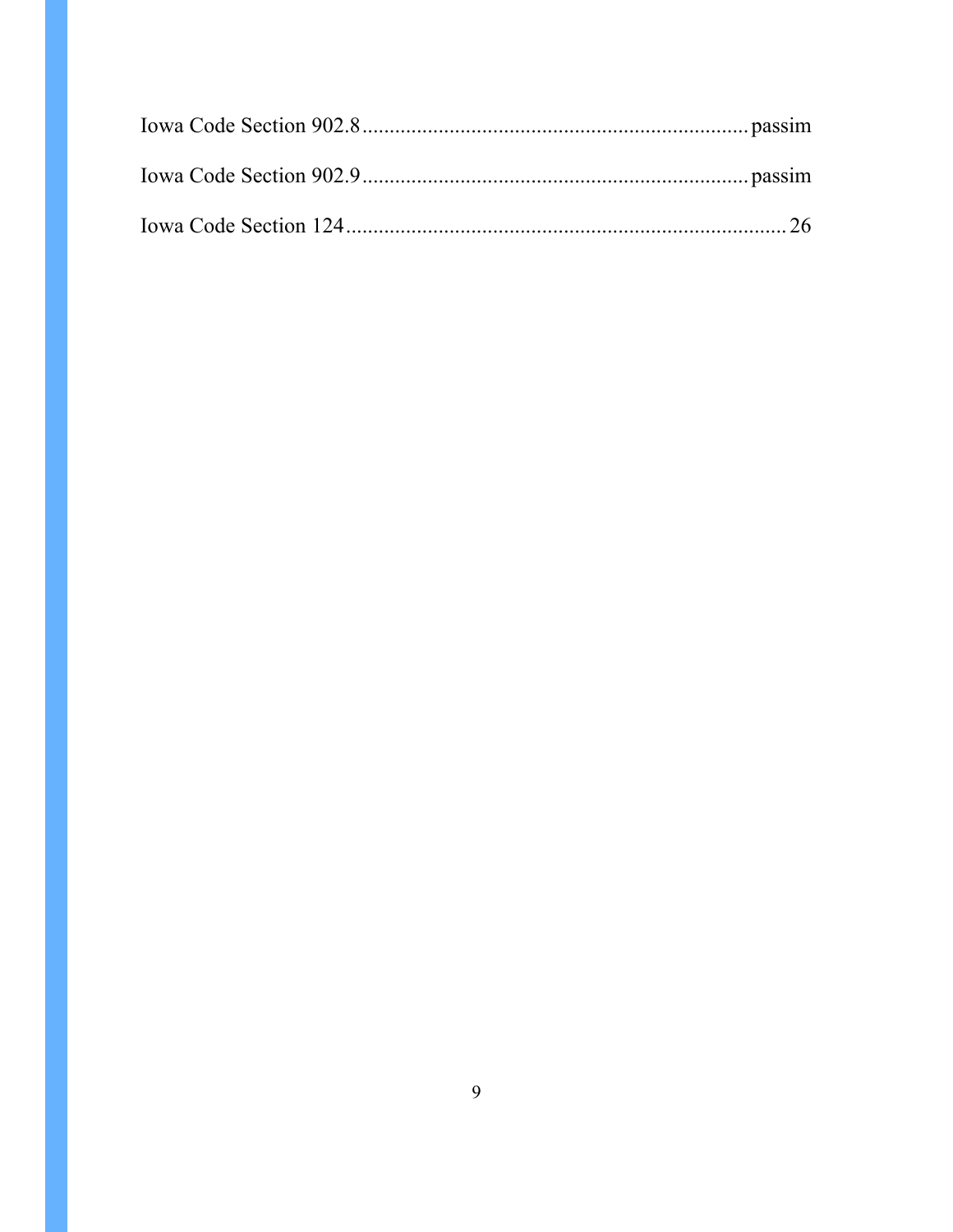#### **ROUTING STATEMENT**

This case should be retained by the Supreme Court, as it presents a substantial issue of first impression. R. App. P. 6.1101(2)(c). This issue is whether a Defendant convicted of a third OWI offense may be sentenced to up to 15 years in prison as a habitual offender under Iowa Code Section  $902.9(1)(c)$  based on two prior felony OWI's, or whether he may only be sentenced to a maximum term of confinement of five years and a maximum fine of \$9,375.00 for a third OWI offense, as prescribed by Iowa Code 902.9(1) (indicating the punishment for a crime shall be "as proscribed by statute") and Iowa Code 321J.2 (specifically proscribing the sentence for OWI 3<sup>rd</sup> to be five years). The Court's decision in this matter will provide important clarity for future sentencing decisions.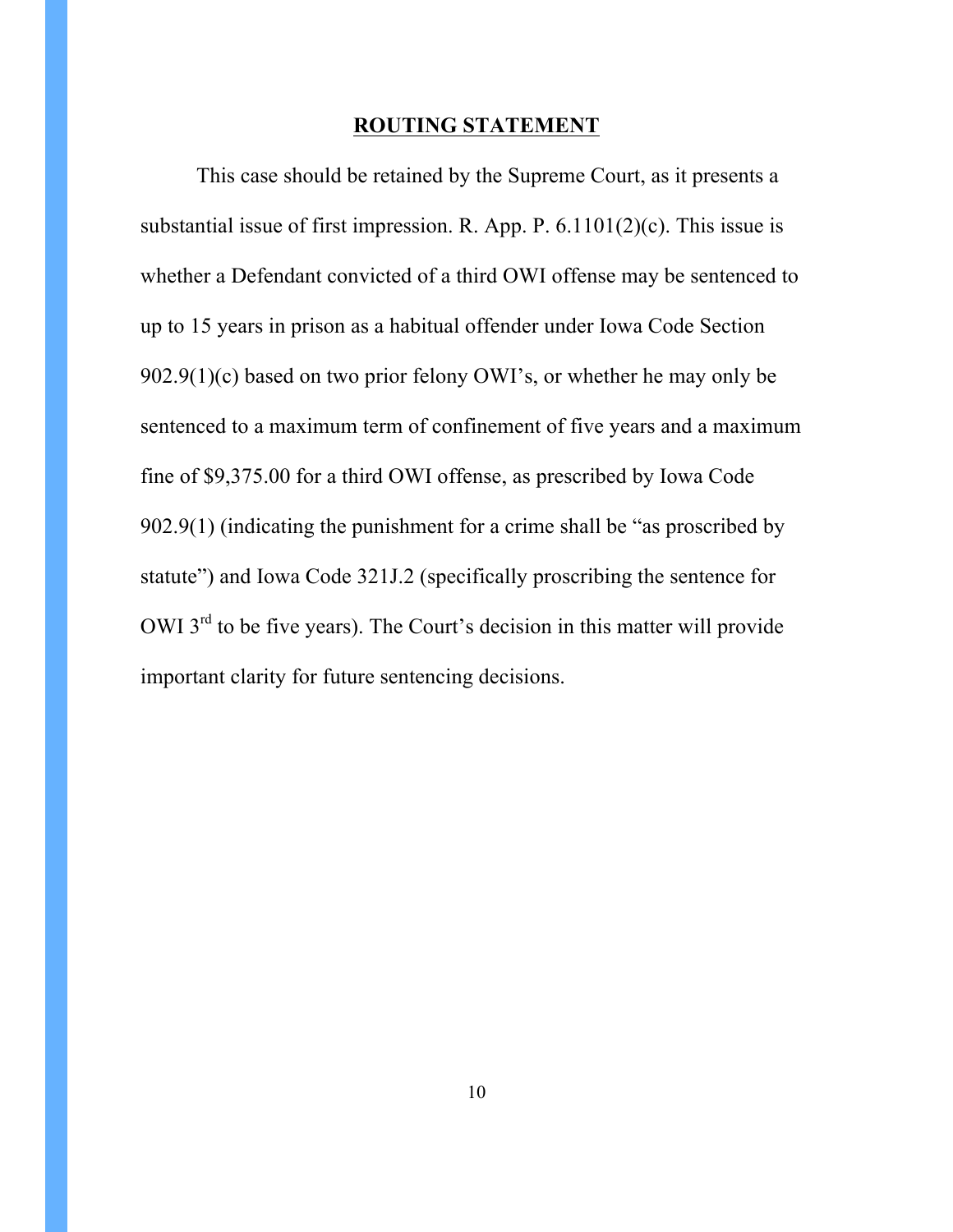#### **STATEMENT OF THE CASE**

Defendant-Appellant was charged with OWI third offense in violation of Iowa Code Section 321J.2(2)(c) on April 14, 2011. Trial Information, App. 6. He was convicted by a jury on October 27, 2011 in a bifurcated trial. Order Setting Sentencing, App. 11. During the enhancement phase of the trial the Defendant stipulated to having "two prior convictions" within the previous 12 years. Trial Tr. at 134, ln. 5-6. On January 6, 2012, he was sentenced to a term not to exceed 15 years, with a mandatory minimum term of three years, and ordered to pay a \$5,000.00 fine and court costs. Sentencing Order, App. 12. A Motion to Correct Illegal Sentence was filed by Defendant-Appellant on January 23, 2017, arguing he could not be sentenced as a habitual offender because Iowa Code Section 321J.2 prescribes a specific punishment for an OWI third offense. Motion to Correct Illegal Sentence, App. 15. The State filed a resistance to the motion on February 27, 2017. Resistance, App. 19. An order denying the motion was filed on May 18, 2017. Order Denying Motion to Correct Illegal Sentence, App. 25. A notice of appeal was filed by Defendant-Appellant that same day. Notice of Appeal, App. 33.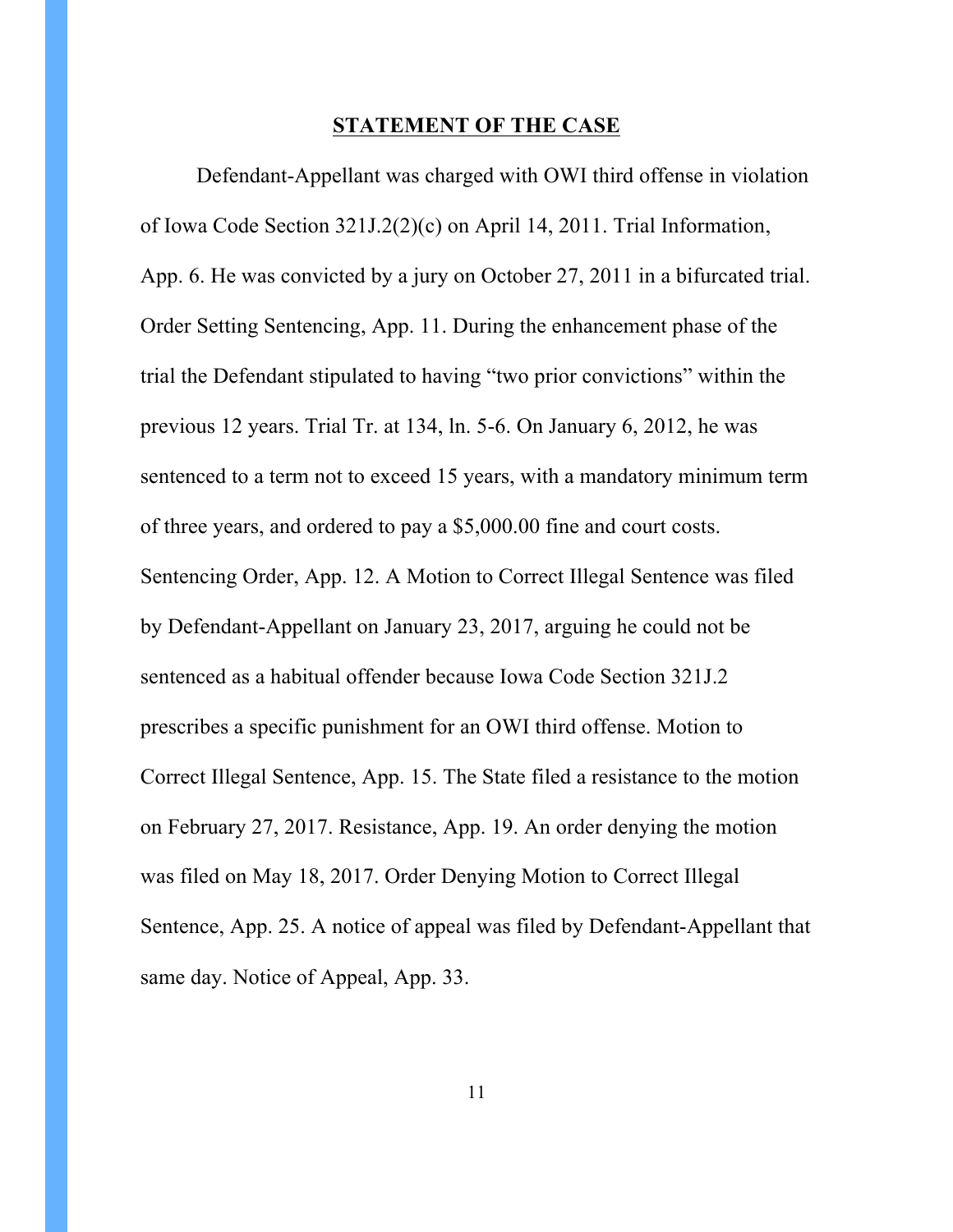## **STATEMENT OF THE FACTS**

Given that the Defendant-Appellant is solely challenging the legality of the sentence imposed following his conviction, there are no facts at issue here outside of the procedural matters set forth above in the Statement of the Case.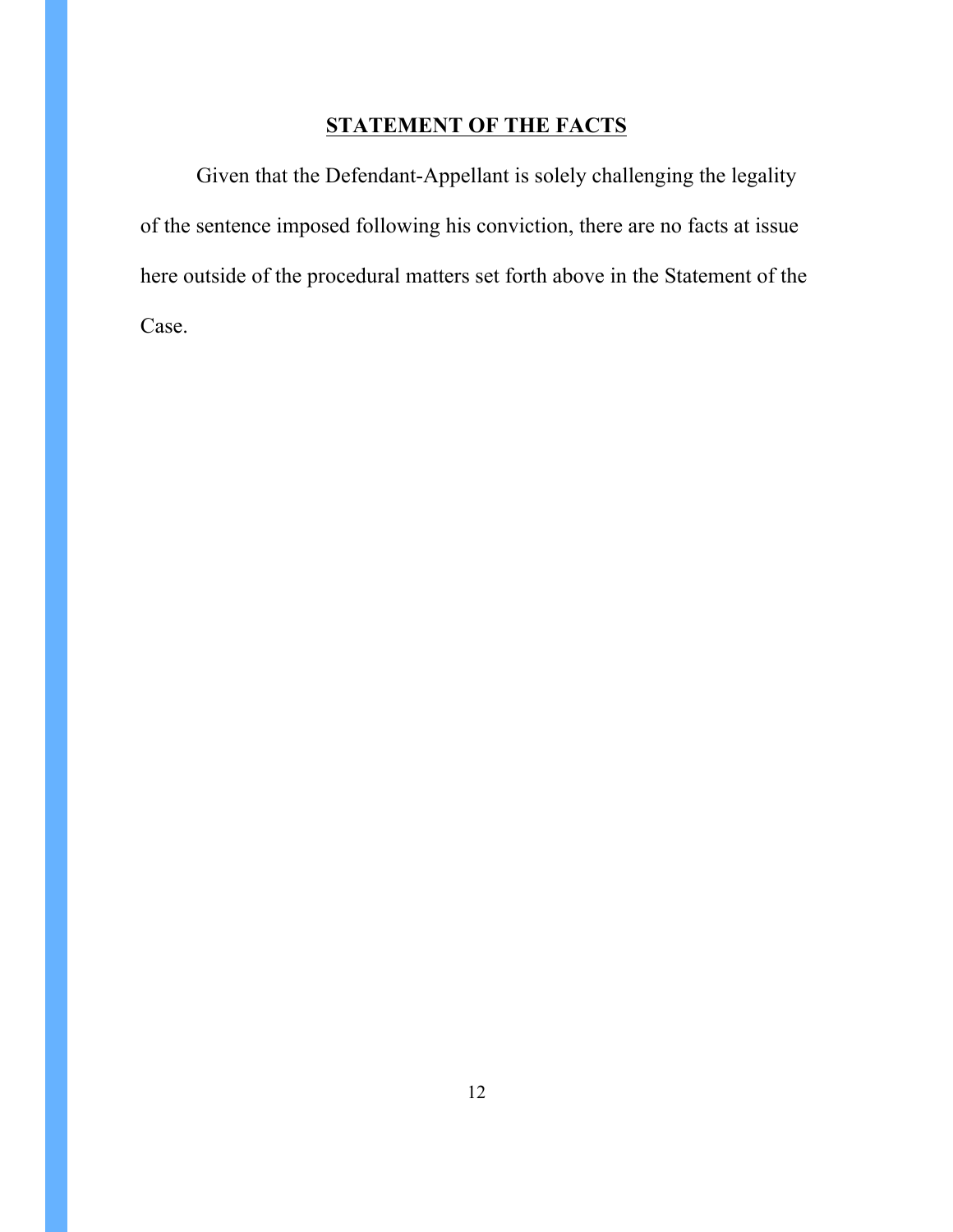#### **ARGUMENT**

*I. Defendant-Appellant's sentence must be vacated, as Iowa Code Section 321J.2 prescribes a specific fixed punishment for an OWI third offense and thus sentencing him as a habitual offender under Iowa Code Section 902.9 was illegal.*

### *Issue Preservation*

"A defendant is permitted to challenge an illegal sentence at any time. An illegal sentence is void, which permits an appellate court to correct it on appeal without the necessity for the defendant to preserve error by making a proper objection in the district court." State v. Parker, 747 N.W.2d 196, 212 (Iowa 2008) (*citing* State v. Woody, 613 N.W.2d 215 (Iowa 2000)) In addition, pursuant to Iowa R. App. Pro. 6.107(1)(d) the Appellant raised the issued raised herein before the District Court, and his interest in securing relief is that he remains in prison under an illegal sentence. The grounds for granting the relief are thoroughly discussed elsewhere in this Petition.

*Scope and Standard of Appellate Review*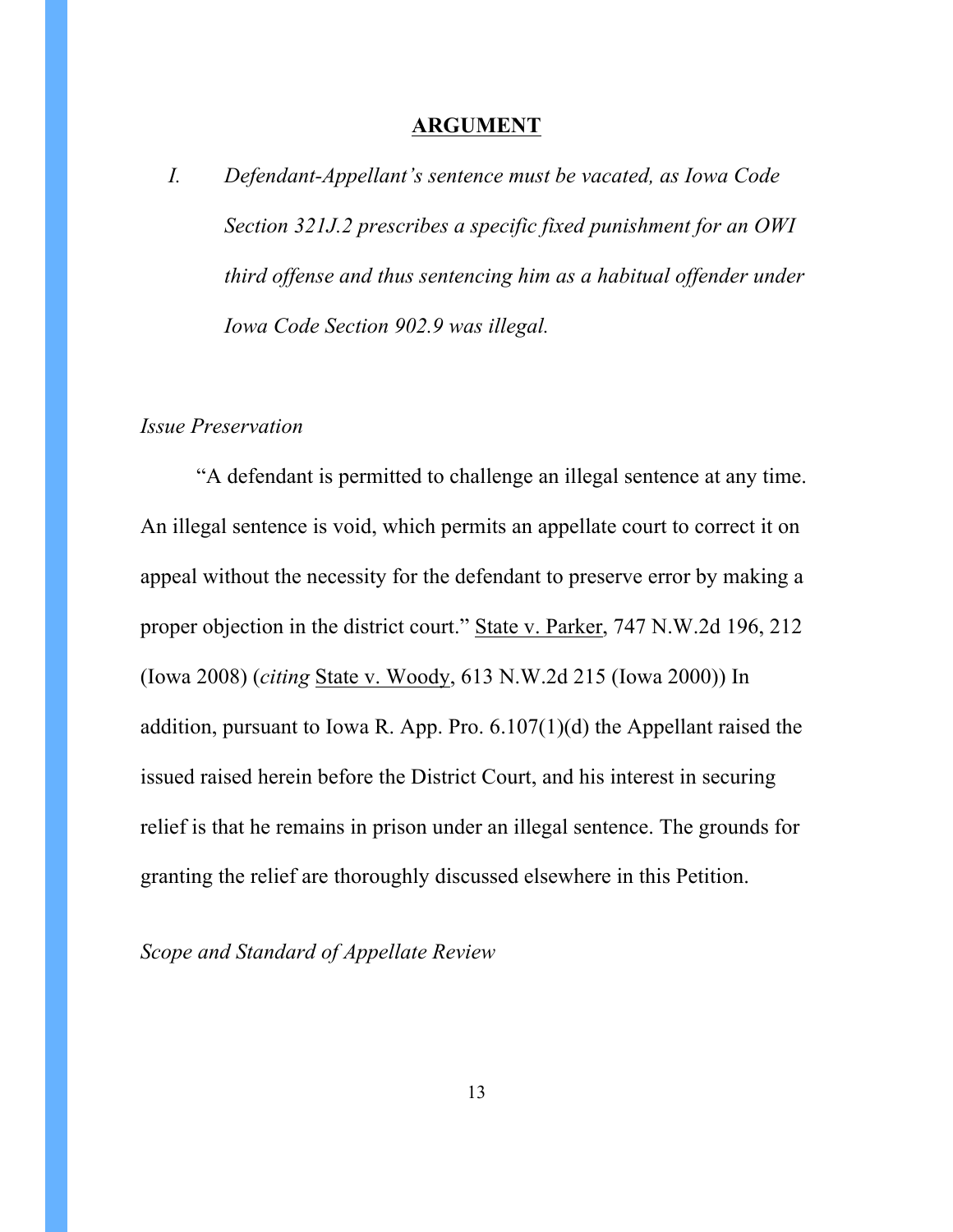This Court reviews claims of improper or illegal sentencing for correction of errors at law. State v. Runge, 824 N.W.2d 562 (Iowa Ct. App. 2012) (*citing* State v. Bower, 725 N.W.2d 435, 440 (Iowa 2006)).

#### *Argument*

#### **Introduction**

At the time of Defendant-Appellant's sentencing, Iowa Code Section 321J.2(2)(c) prescribed that a person convicted of a third OWI offense was guilty of a Class "D" felony for a third offense and each subsequent offense.<sup>1</sup> Iowa Code 321J.2(5) specifically prescribes the punishment for a third offense OWI to be a maximum term of confinement not to exceed five years, with a mandatory minimum term of thirty days. *See* also, Iowa Code 902.9 (stating the penalty for a felony offense shall be that prescribed by statute). Despite the maximum sentence for a third OWI offense being prescribed by Iowa Code Section 321J.2, Defendant-Appellant was sentenced as habitual offender pursuant to Iowa Code Section 902.9(c) and subjected to a maximum sentence of 15 years, well beyond what the law allowed for his offense.

 $<sup>1</sup>$  Both parties and the Trial Court erroneously cited to the 2009 Iowa Code throughout the trial court</sup> proceedings. Iowa Code 321J.2 (2009 Ed.) was amended by 2010 Acts, ch 1124, §1, 9 with an effective date of December 1, 2010 and it is this version of the Code which appears in this Petition for Certiorari.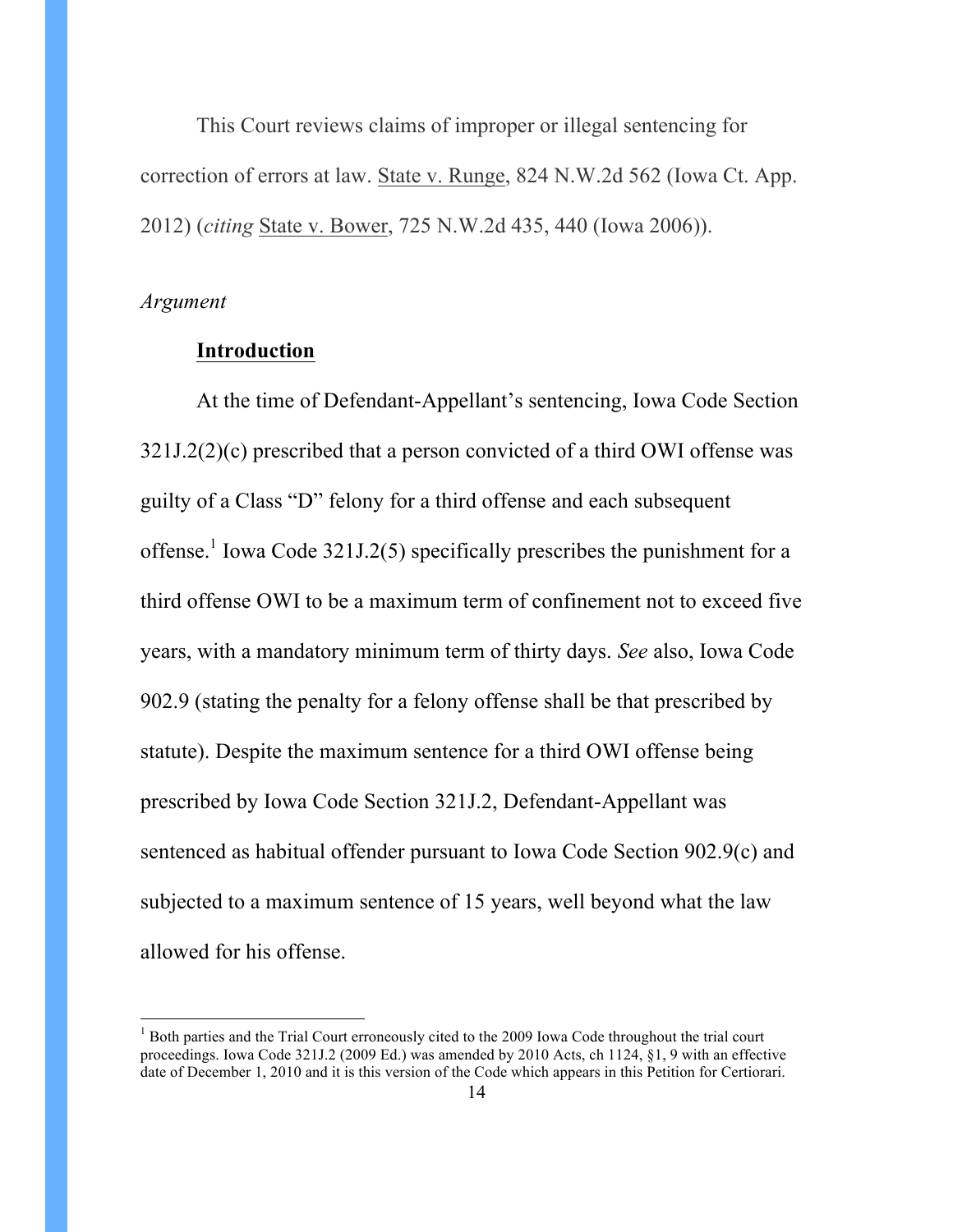Because Defendant-Appellant's sentence as a habitual offender

pursuant to Iowa Code Chapter 902 was illegal, this Court must remand the

case for sentencing as prescribed in Iowa Code Section 321J.2.

## **Based on the Plain Meaning of Iowa Code Sections 321J.2 and 902.9, Defendant-Appellant's Maximum Sentence was a Term of Confinement of Five Years with a Mandatory Minimum of 30 days.**

Iowa Code Section 902.9 read in relevant part at the time of

Defendant-Appellant's sentencing:

1. The maximum sentence for any person convicted of a felony *shall be that prescribed by statute or, if not prescribed by statute*, if other than a class "A" felony shall be determined as follows:

…

3. An habitual offender shall be confined for no more than fifteen years.

…

5. A class "D" felon, not an habitual offender, shall be confined for no more than five years, and in addition shall be sentenced to a fine of at least seven hundred fifty dollars but not more than seven thousand five hundred dollars.

Iowa Code Section 902.9 (2011) (emphasis added). Iowa Code

Section 902.8 defined an habitual offender as any person convicted of three

or more Class "C" or "D" felonies. Also at that time, and as discussed more

fully below, Iowa Code Section 321J.2 read in relevant part:

1. A person commits the offense of operating while intoxicated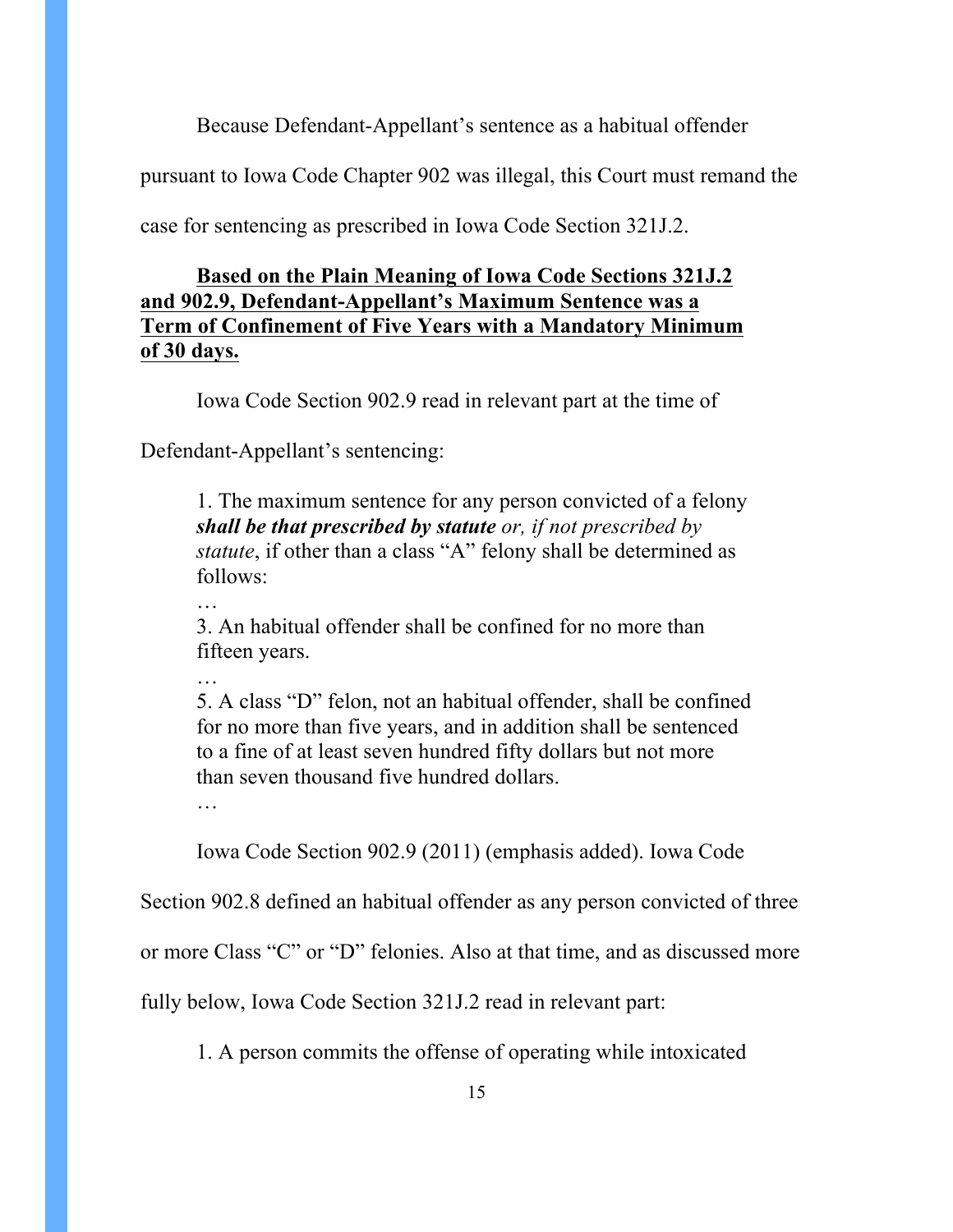if the person operates a motor vehicle in this state in any of the following conditions:

2. A person who violates subsection 1 commits:

c. *A class "D" felony for a third offense and each subsequent offense.*

*5. A third offense is punishable by all of the following: a. Commitment to the custody of the director of the department of corrections for an indeterminate term not to exceed five years, with a mandatory minimum term of thirty days.*

…

…

…

…

Iowa Code Section 321J.2 (2011) (emphasis added). When read together, it is clear Iowa Code Section 321J.2 specifically prescribes the punishment for a third and subsequent OWI offense as a maximum term of confinement of five years, with a mandatory minimum term of thirty days. Because reference to the maximum sentences for felonies set forth in Iowa Code Section 902.9 is appropriate only where the statute at issue does not prescribe a maximum sentence (*See,* Iowa Code 902.9), and because Iowa Code Section 321J.2 does prescribe a specific punishment for the offense for which Defendant-Appellant was convicted, reference to Iowa Code Section 902.9 and sentencing Defendant-Appellant as a habitual offender pursuant to that section was illegal.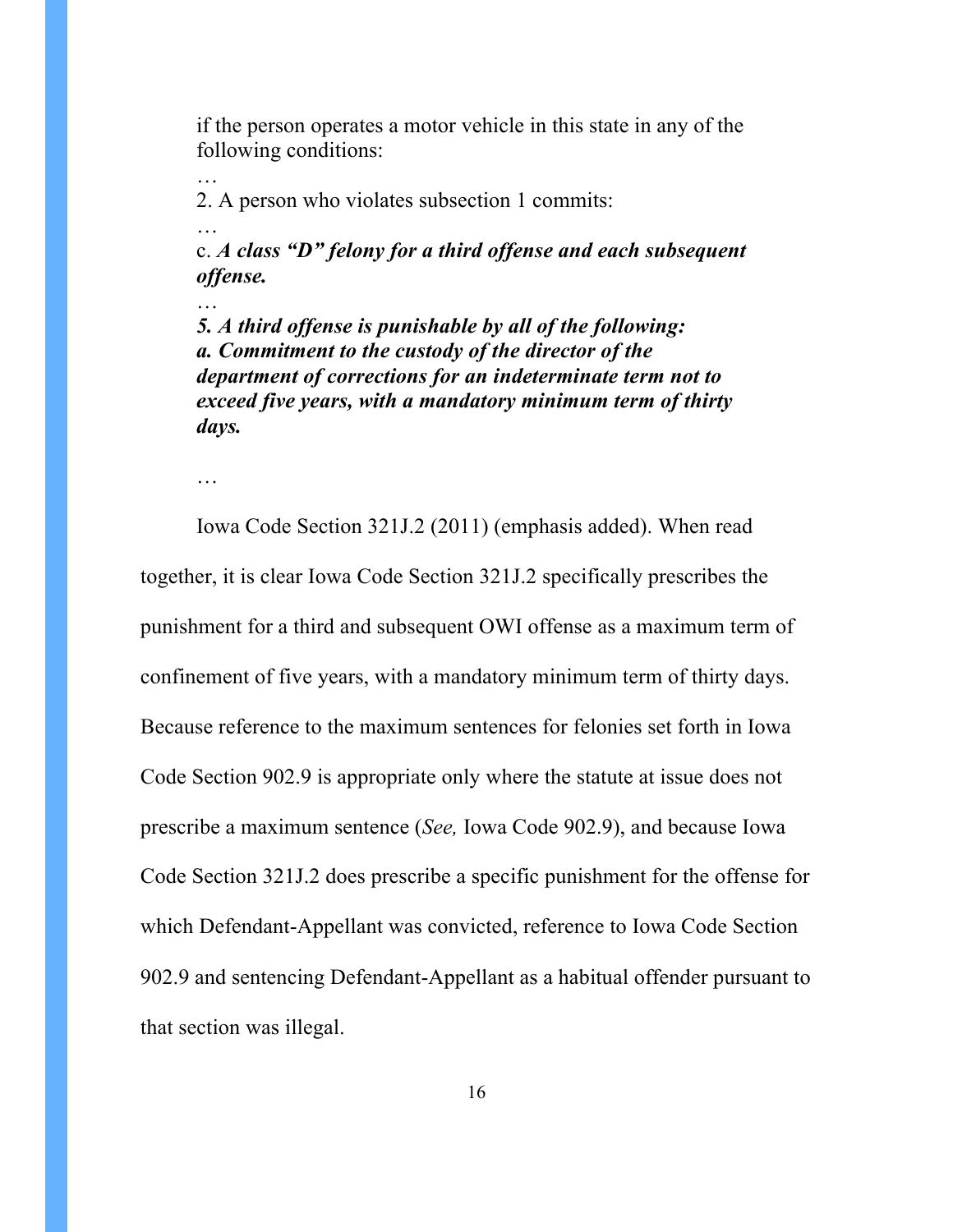Despite the maximum sentence for a third OWI offense being prescribed by Iowa Code Section 321J.2, Defendant-Appellant was illegally sentenced as habitual offender pursuant to Iowa Code Section 902.9 and subjected to a maximum sentence of 15 years, well beyond what the law allowed for his offense.

#### **The Facts and Holding of** *Bown v. State.*

One issue before the trail court was what impact the holding of Bown v. State*,* 475 N.W.2d 3 (Iowa 1991) may have on this case. In Bown, the Defendant pled guilty to a third OWI offense, a Class "D" felony. Bown, 475 N.W.2d at 4. He had two prior felony burglary convictions, and was subsequently sentenced as a habitual offender pursuant to Iowa Code Section 902.9. *Id* at 4*.* He argued the maximum sentence he should have received was five years as a Class "D" felon. *Id*. The trial court agreed that the enhancement of the OWI offense to a Class "D" felony "should not have been used as a trigger to the habitual offender sentencing provisions" in Iowa Code Section 902.9. *Id.* The State appealed. *Id.* The issue before the *Bown* court was limited: whether an enhancement of a third OWI offense to a Class "D" felony can in turn trigger enhanced punishment due to that person now having the requisite felony convictions to meet the definition of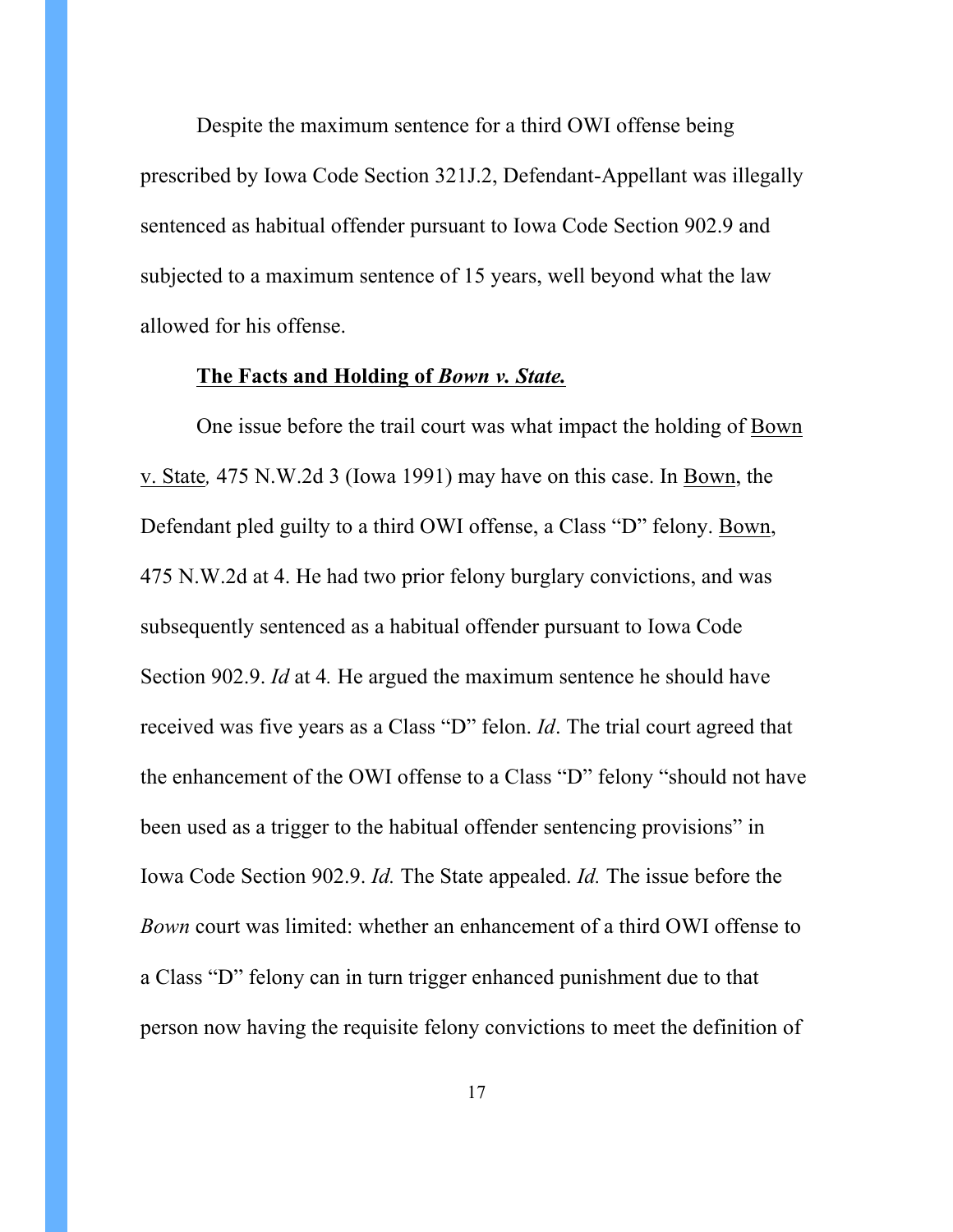"habitual offender" under Iowa Code Chapter 902. Bown at 4*.* Neither of the

felony convictions at issue in Bown were felony OWIs.

The Bown court began its analysis by examining Iowa Code Section

321J.2. At the time the Defendant was sentenced in Bown, Iowa Code

Section 321J.2 read in relevant part:

…

…

1. A person commits the offense of operating while intoxicated if the person operates a motor vehicle in this state in either of the following conditions:

2. A person who violates this section commits:

c. A class "D" felony for a third offense and each subsequent offense and shall be imprisoned in the county jail for a determinate sentence of not more than one year but not less than thirty days, or committed to the custody of the director of the department of corrections, and assessed a fine of not less than seven hundred fifty dollars. The minimum jail term of thirty days cannot be suspended notwithstanding section 901.5, subsection 3, and section 907.3, subsection 3, however, the person sentenced shall receive credit for any time the person was confined in a jail or detention facility following arrest. If a person is committed to the custody of the director of the department of corrections pursuant to this paragraph and the sentence is suspended, the sentencing court shall order that the offender serve the thirty-day minimum term in the county jail. If the sentence which commits the person to the custody of the director of the department of corrections is later imposed by the court, all time served in a county jail toward the thirty-day minimum term shall count as time served toward the sentence which committed the person to the custody of the director of the department of corrections. A person convicted of a second or subsequent offense shall be ordered to undergo a substance abuse evaluation prior to sentencing. If a person is convicted of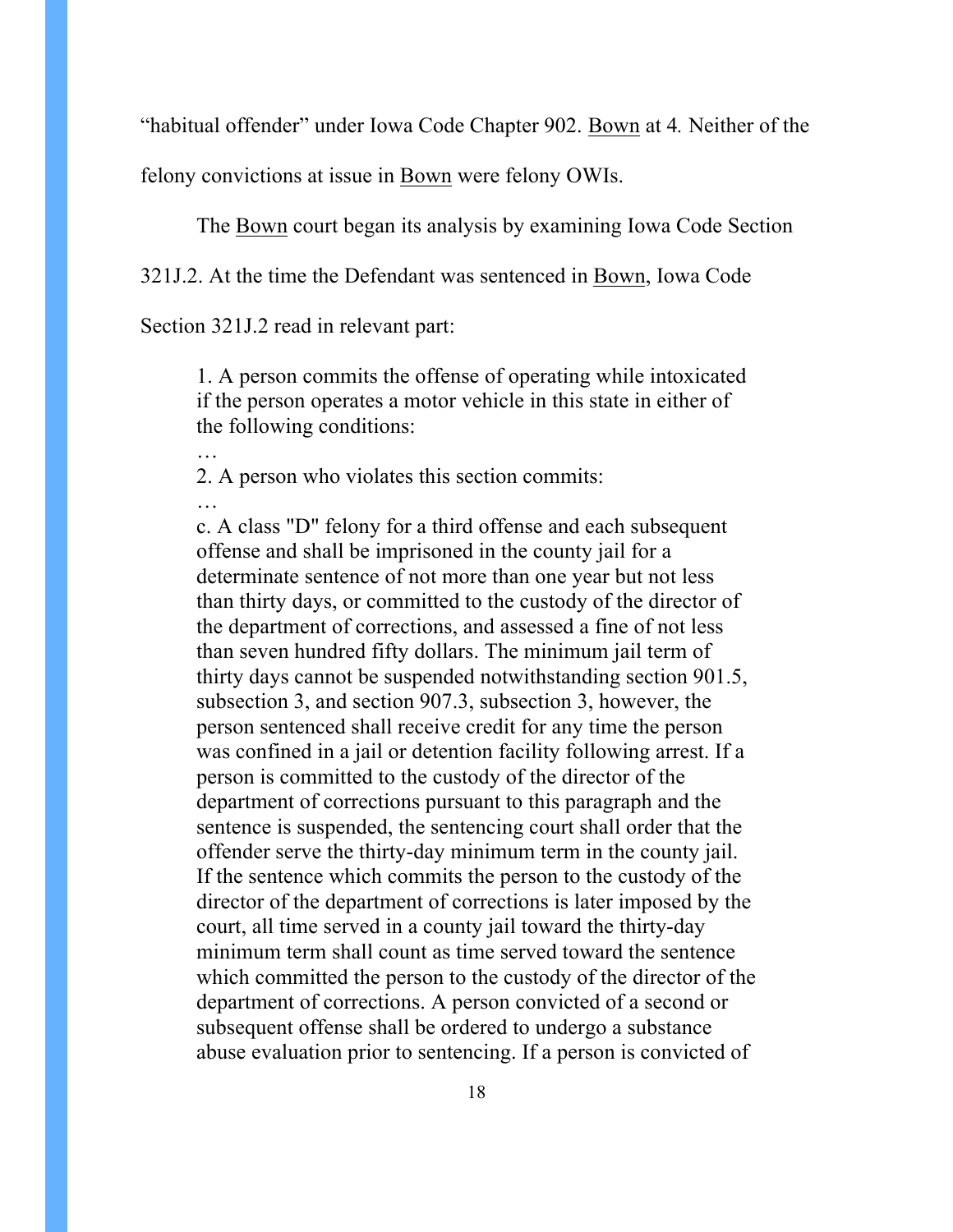a third or subsequent offense or if the evaluation recommends treatment, the offender may be committed to the custody of the director of the department of corrections, who, if the sentence is not suspended, shall assign the person to a facility pursuant to section 246.513 or the offender may be committed to treatment in the community under the provisions of section 907.6.

Iowa Code Section 321J.2 (1989). The Bown court noted Iowa Code Section 321J.2(2) clearly provided that a third or subsequent OWI offense was a class "D" felony. Bown at 5. It also noted that Iowa Code Section 321J.2(2) allowed a sentencing judge the option of either a county jail sentence with a minimum and maximum time period or a state prison sentence. *Id*. It thus reasoned that reference to Iowa Code Section 902.9 was necessary to determine the length of a state prison sentence, as Iowa Code Section 321J.2 did not contain a maximum sentence for the offense. *Id.*

Bown argued the Legislature did not intend Iowa Code Section 902.8 to apply in the case of a third OWI. *Id*. He cited to cases from Arkansas and Nebraska, states that also had OWI statutes enhancing punishment based on the number of prior convictions and habitual offender statutes with even greater penalties. *Id.* (*citing* Lawson v. State, 746 S.W.2d 544 (Ark. 1988); State v. Chapman, 287 N.W.2d 697 (Neb. 1980)). The Lawson court – relying on the principles of statutory construction that specific acts trump general acts and doubts in constructing criminal sentences must be resolved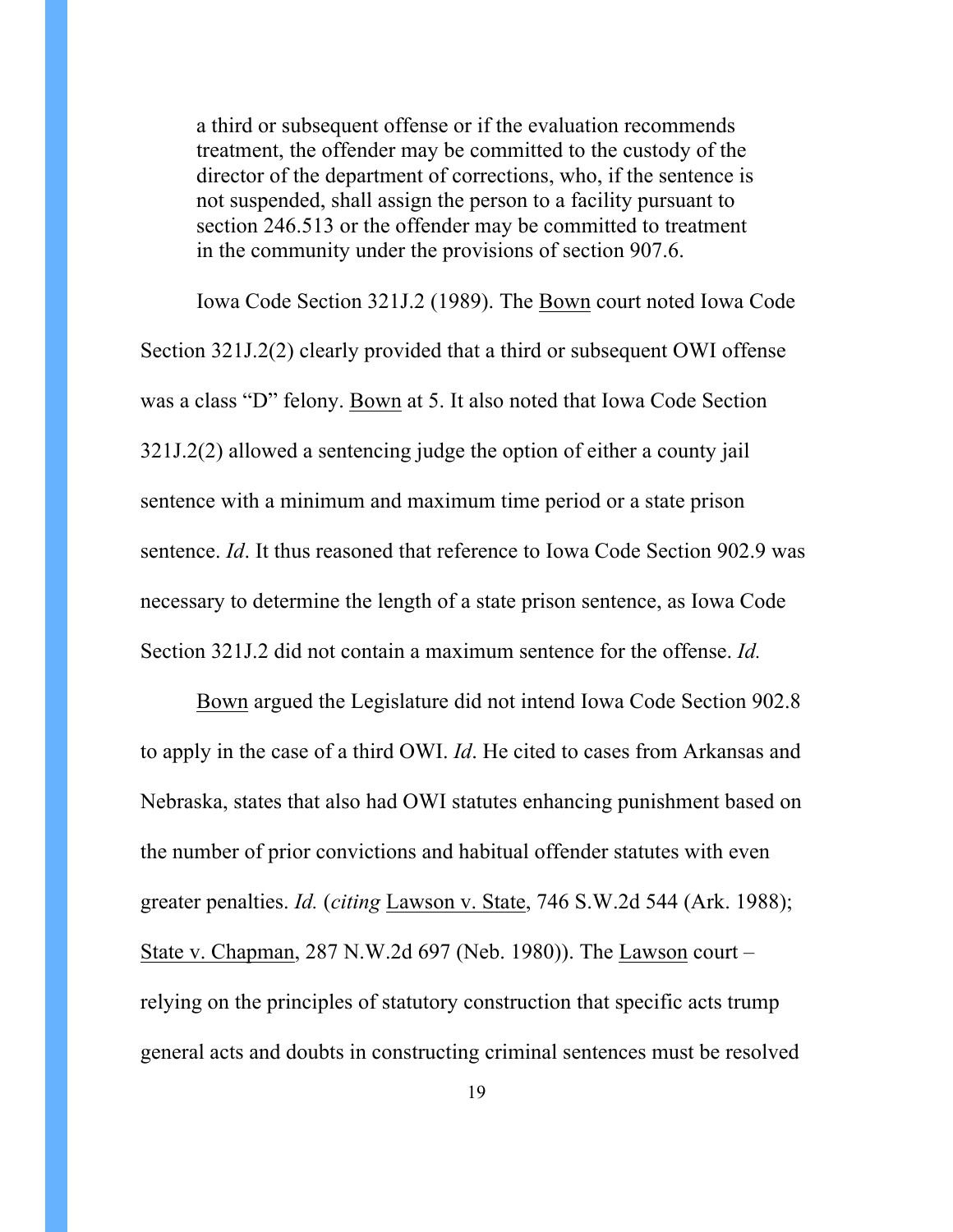in favor of the defendant - held that its legislature did not intend for the two enhancements to be coupled. *Id*. The *Chapman* court relied on similar reasons, noting its OWI statute "specifically provides for a penalty within the terms of the statute." *Id*.

The Bown court, in holding for the State, found Iowa Code Section 321J.2(2) to be distinguishable from the Arkansas and Nebraska statutes above. Bown, 475 N.W.2d at 5-6. It determined that, because there were no specific sentencing guidelines for a prison sentence under Iowa Code Section 321J.2(2) and thus reference to Iowa Code Section 902.9 was necessary to determine sentencing guidelines, the length of a person's sentence following a third OWI conviction is determined just once, thus there is no "stacking" or "double punishment" as in Lawson and Chapman. *Id.* at 6. It thus determined the rule of statutory construction that specific statutes trump general statutes was not applicable. *Id.* The Court further determined that resolving ambiguities in the statutes at issue was unnecessary, as the Legislature's passage of the habitual offender statute and classification of third and subsequent violations of Iowa Code Section 321J.2(2) as a Class "D" felony shows it "clearly intended" to more harshly punish OWI offenders who were not deterred by previous penalties. *Id*. The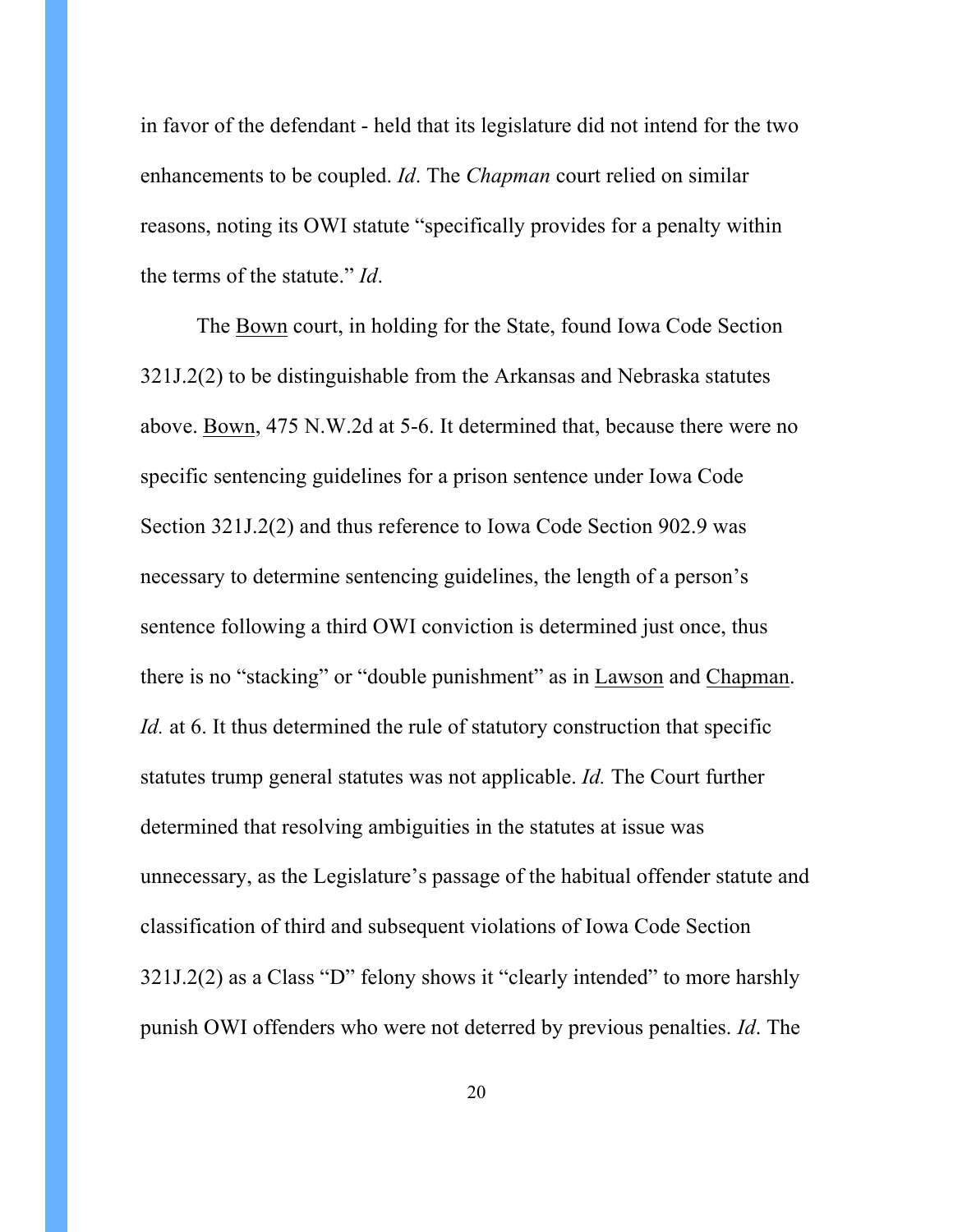Court ultimately held Iowa Code Section 321J.2(2) allows for the application of the habitual offender provisions of chapter 902 in the case of a defendant convicted of a third OWI offense. Bown at 7.

## **Bown is Not Controlling on this Matter, as it does Not Address the Issue Presented.**

The holding of Bown is limited: Iowa Code Section 321J.2(2) allows for the application of the habitual offender provisions of Iowa Code Chapter 902 in the case of a defendant convicted of OWI third offense, thus allowing for "stacking" of enhancements. *Id.* Bown was essentially arguing his crime could not be enhanced twice: first, to a Class "D" felony pursuant to Iowa Code Section 321J.2, and second, to a habitual offender under Iowa Code Section 902.8.

The issue presented here is different: whether Iowa Code Section 321J.2 prescribes a specific punishment for OWI third offenses and thus sentencing Defendant-Appellant as a habitual offender under Iowa Code Section 902.9 was illegal. *See,* Iowa Code 902.9 (directing that the punishment shall be as prescribed by statute). Bown does not address this issue; in fact, the portion of Iowa Code Section 902.9 addressing whether a statute prescribes punishment does not appear anywhere in the opinion.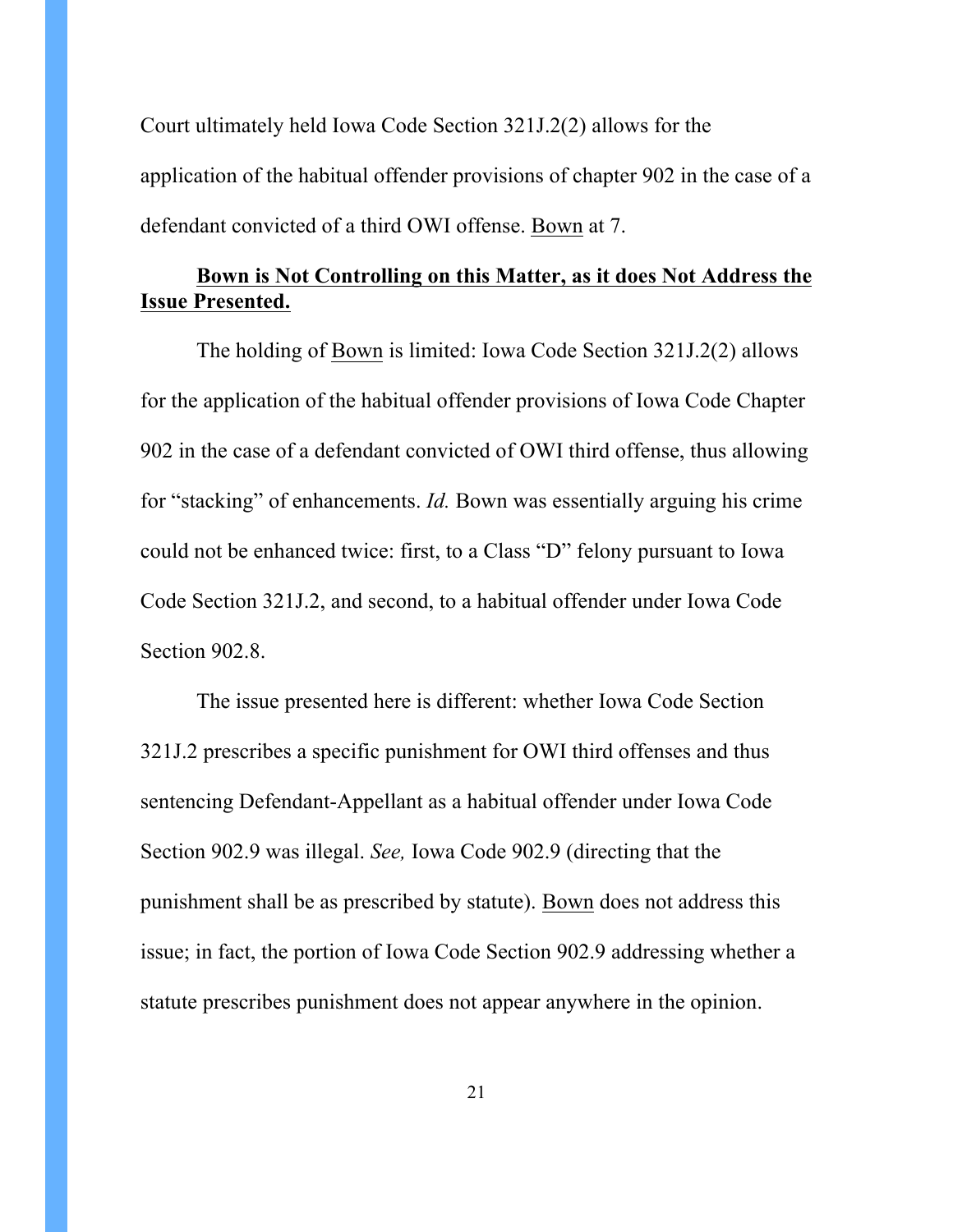### **The to Extent Bown may be Applicable to the Issue Presented, its Reasoning is No Longer Sound Due to Subsequent Legislative Action.**

Even if Bown does have some precedential value to the issue

presented here, the reasoning of the Court at the time of Bown is no longer

sound due to subsequent amendments to Iowa Code Section 321J.2. As

noted in the decision itself, at the time of the Court decided Bown reference

to Iowa Code Section 902.9 was necessary because Iowa Code Section

321J.2 did not specify the length if the Court opted for a state prison

sentence. As noted above, at the time the Defendant was sentenced in Bown,

Iowa Code Section 321J.2 read in relevant part:

…

…

1. A person commits the offense of operating while intoxicated if the person operates a motor vehicle in this state in either of the following conditions:

2. A person who violates this section commits:

c. A class "D" felony for a third offense and each subsequent offense and shall be imprisoned in the county jail for a determinate sentence of not more than one year but not less than thirty days, *or committed to the custody of the director of the department of corrections*, and assessed a fine of not less than seven hundred fifty dollars. The minimum jail term of thirty days cannot be suspended notwithstanding section 901.5, subsection 3, and section 907.3, subsection 3, however, the person sentenced shall receive credit for any time the person was confined in a jail or detention facility following arrest. If a person is committed to the custody of the director of the department of corrections pursuant to this paragraph and the sentence is suspended, the sentencing court shall order that the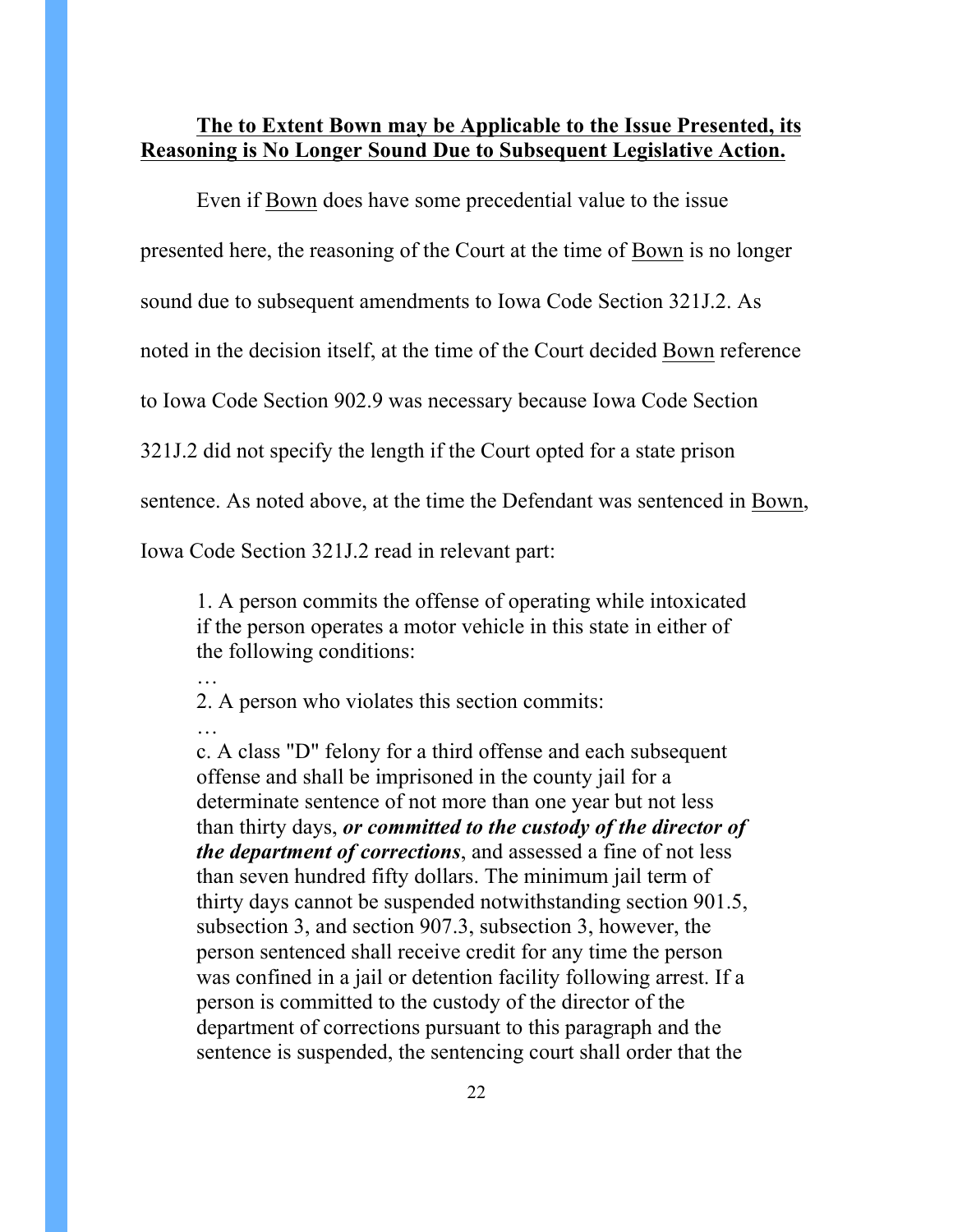offender serve the thirty-day minimum term in the county jail. If the sentence which commits the person to the custody of the director of the department of corrections is later imposed by the court, all time served in a county jail toward the thirty-day minimum term shall count as time served toward the sentence which committed the person to the custody of the director of the department of corrections. A person convicted of a second or subsequent offense shall be ordered to undergo a substance abuse evaluation prior to sentencing. If a person is convicted of a third or subsequent offense or if the evaluation recommends treatment, the offender may be committed to the custody of the director of the department of corrections, who, if the sentence is not suspended, shall assign the person to a facility pursuant to section 246.513 or the offender may be committed to treatment in the community under the provisions of section 907.6.

Iowa Code Section 321J.2 (1989) (emphasis added). However, at the

time Defendant-Appellant here was sentenced, Iowa Code 321J.2 *did*

prescribe a maximum prison sentence for a third OWI offense.

1. A person commits the offense of operating while intoxicated if the person operates a motor vehicle in this state in any of the following conditions:

2. A person who violates subsection 1 commits:

…

…

c. A class "D" felony for a third offense and each subsequent offense.

… 5. A third offense is punishable by all of the following: a. Commitment to the custody of the director of the department of corrections for an *indeterminate term not to exceed five years*, with a mandatory minimum term of thirty days. …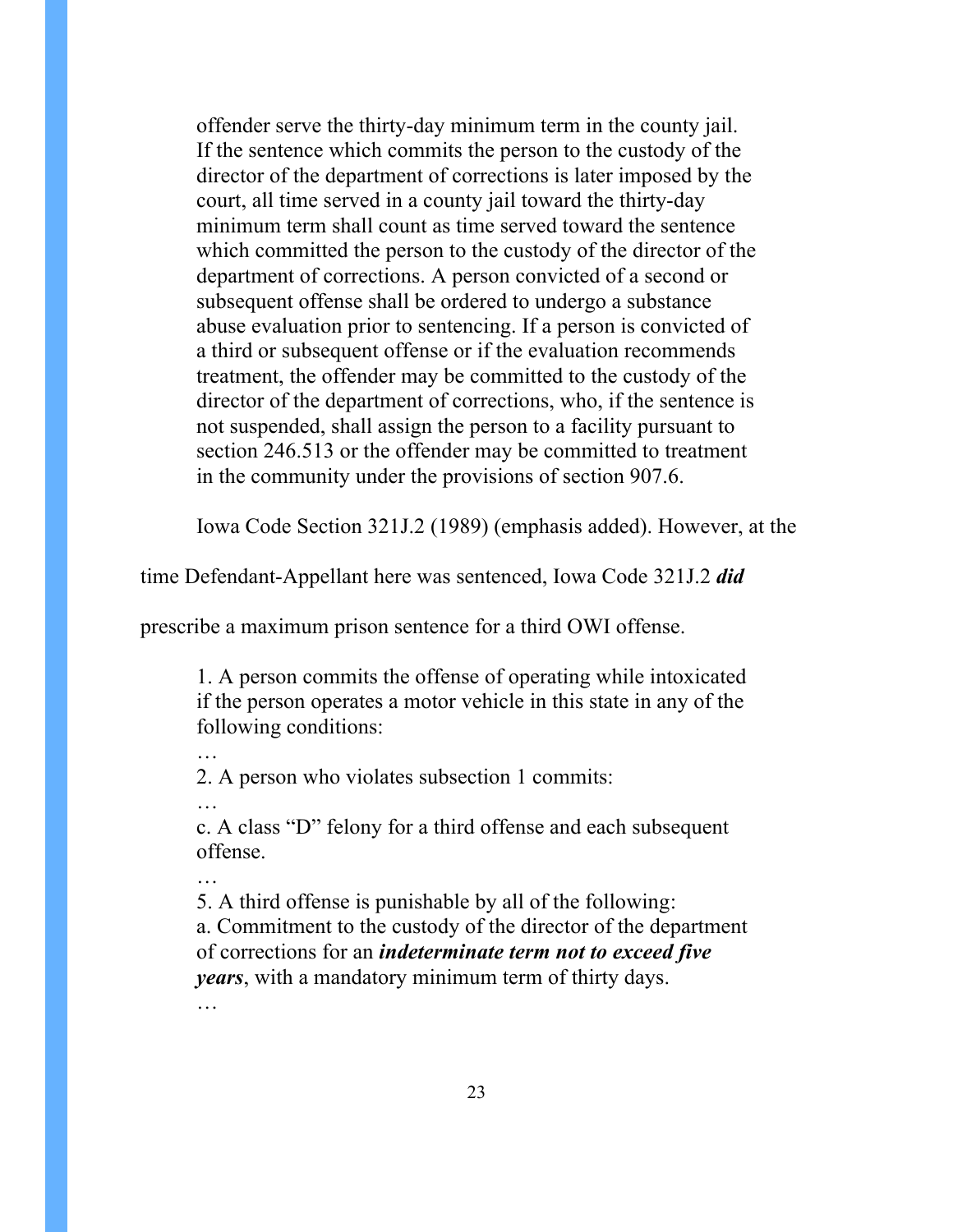Iowa Code Section 321J.2 (2011) (emphasis added). As such, reference to Iowa Code Section 902.9 was no longer necessary, as was deemed by the Bown court in reviewing the 1989 conviction in that case. Not only was reference to that section unnecessary, it was unlawful to sentence Defendant-Appellant to a longer term of confinement than what was specifically prescribed in Iowa Code Section 321J.2, given the language of Iowa Code Section 902.9 mandating that "the maximum sentence for any person convicted of a felony shall be that prescribed by statute…"

## **Searching for Legislative Intent in this Case is Inappropriate, as the Language of the Statute is Clear.**

Whether the Court can evince whether the Iowa Legislature intended to undermine the reasoning of Bown by subsequently specifically prescribing punishment for third and subsequent OWI offenders in Iowa Code Section 321J.2 is immaterial, as the language of the statutes at issue is clear.

The Court resorts to the rules of statutory construction only when the terms of a statute are ambiguous. State v. Wiederien, 709 N.W.2d 538, 541 (Iowa 2006). Here, the statutes are clear. Iowa Code Chapter 902 is entitled "Felonies." Among other things, it sets forth sentences for various offenses and defines what constitutes a "habitual offender" for purposes of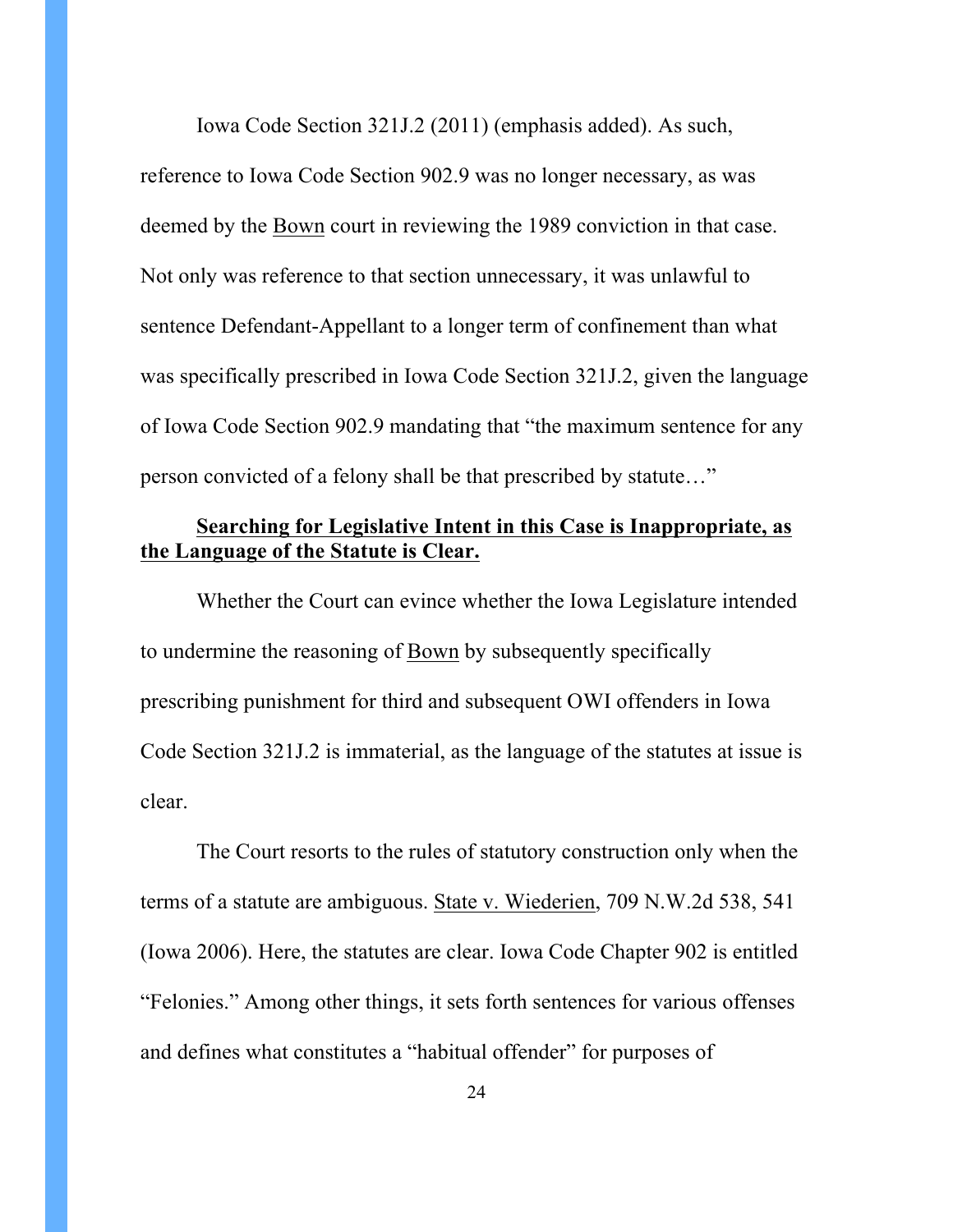sentencing. Iowa Code Section 902.9 sets forth the maximum sentences for Class "B" through "D" felonies and habitual offenders. Importantly, and as noted above, that section provides that the "maximum sentence for any person convicted of a felony shall be that prescribed by statute…." A second clause reads, "…or, if not prescribed by statute, if other than a class 'A' felony shall be determined as follows….". Iowa Code 902.9.

A straightforward reading of this statute demonstrates that the maximum sentence for a person convicted of a felony is whatever is prescribed in the statute at issue. Only if the maximum sentence *is not* prescribed by the statute at issue is reference to Iowa Code Chapter 902 appropriate. When read together, the operation of the statutes is not ambiguous and thus does not require inquiry into the Legislature's intent: the punishment for a third or subsequent OWI offense is clearly prescribed by Iowa Code Section 321J.2, and as such, reference to Iowa Code Section 902.9 is inappropriate and subsequent sentencing as a habitual offender is illegal.

It is also a well-settled principle of statutory construction that "an interpreting body may not extend, enlarge, or otherwise change the meaning of a statute" under the guise of construction. Auen v. Alcoholic Beverages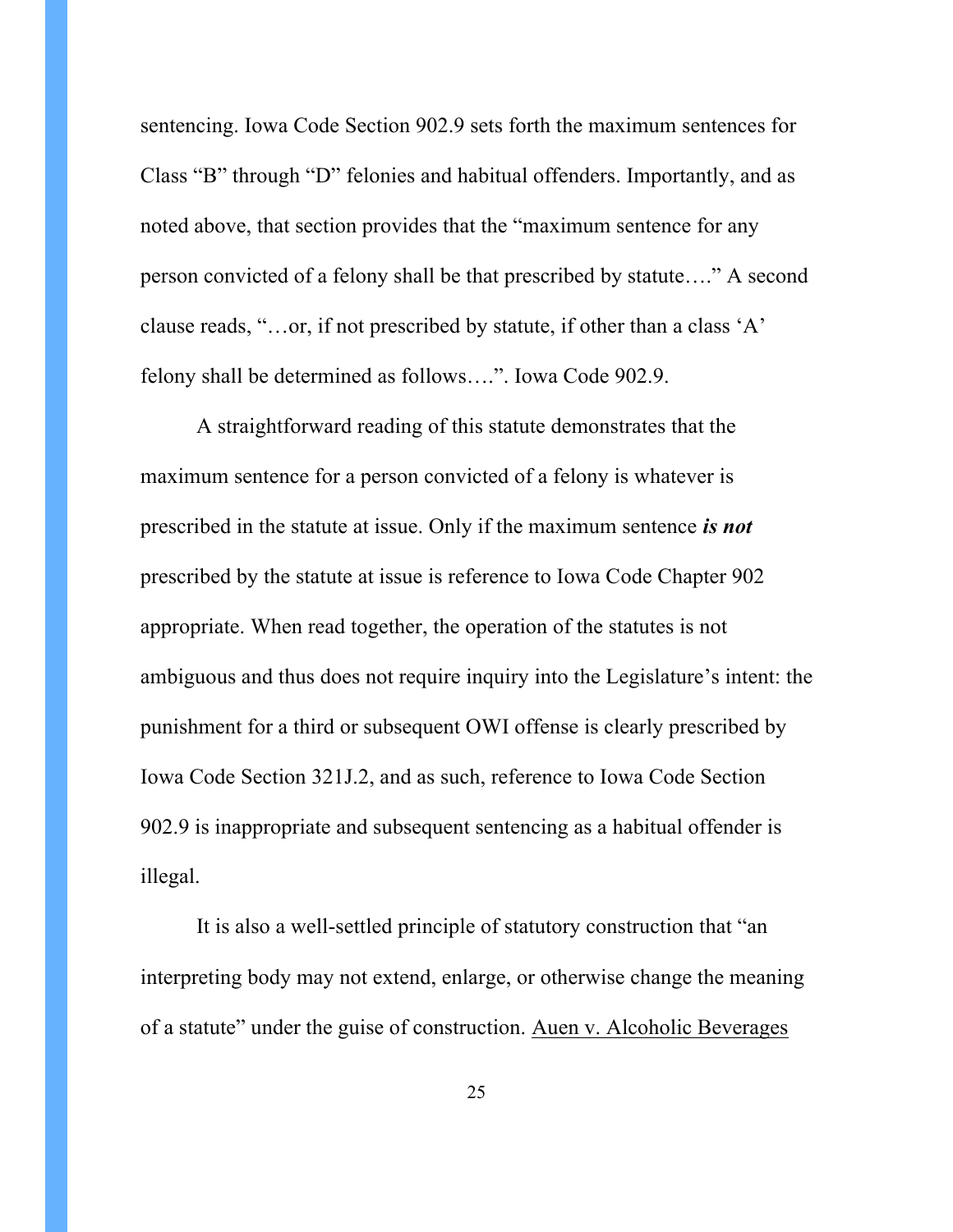Div., 679 N.W.2d 586, 590 (Iowa 2004) (citing State v. Wedelstedt, 213 N.W.2d 652, 656 (Iowa 1973)). By looking to the intent of the Legislature when the meaning of the statutes is plain and suggesting the Legislature's alleged intent of more harshly punishing repeat OWI offenders justifies ignoring that plain language, the State contravenes well-settled principles of statutory interpretation.

Not only is the meaning clear, but the modern legislative trend in Iowa in drafting statutes is to specifically proscribe the punishment for misdemeanors which are enhanced to felonies based on prior convictions. *See e.g.* Iowa Code 321J.2 (specifically proscribing the punishment for an OWI enhanced by prior convictions to be 5 years); *see also* Iowa Code 708.2A(4) & 708.2A(7)(b) (specifically proscribing the punishment for Domestic Abuse enhanced by prior convictions to a felony be punishable only under Iowa Code "902.9, subsection 1, paragraph "e"").

In addition, the District Court's reliance on State v. Maxwell is misplaced. 743 N.W.2d 185 (Iowa 2008). The District Court notes the language of Iowa Code 124 and 321J differ but fails to meaningfully analyze the difference. In Maxwell the Court reached the conclusion Iowa Code Chapter 124 "clearly was not intended to stand on its own because Iowa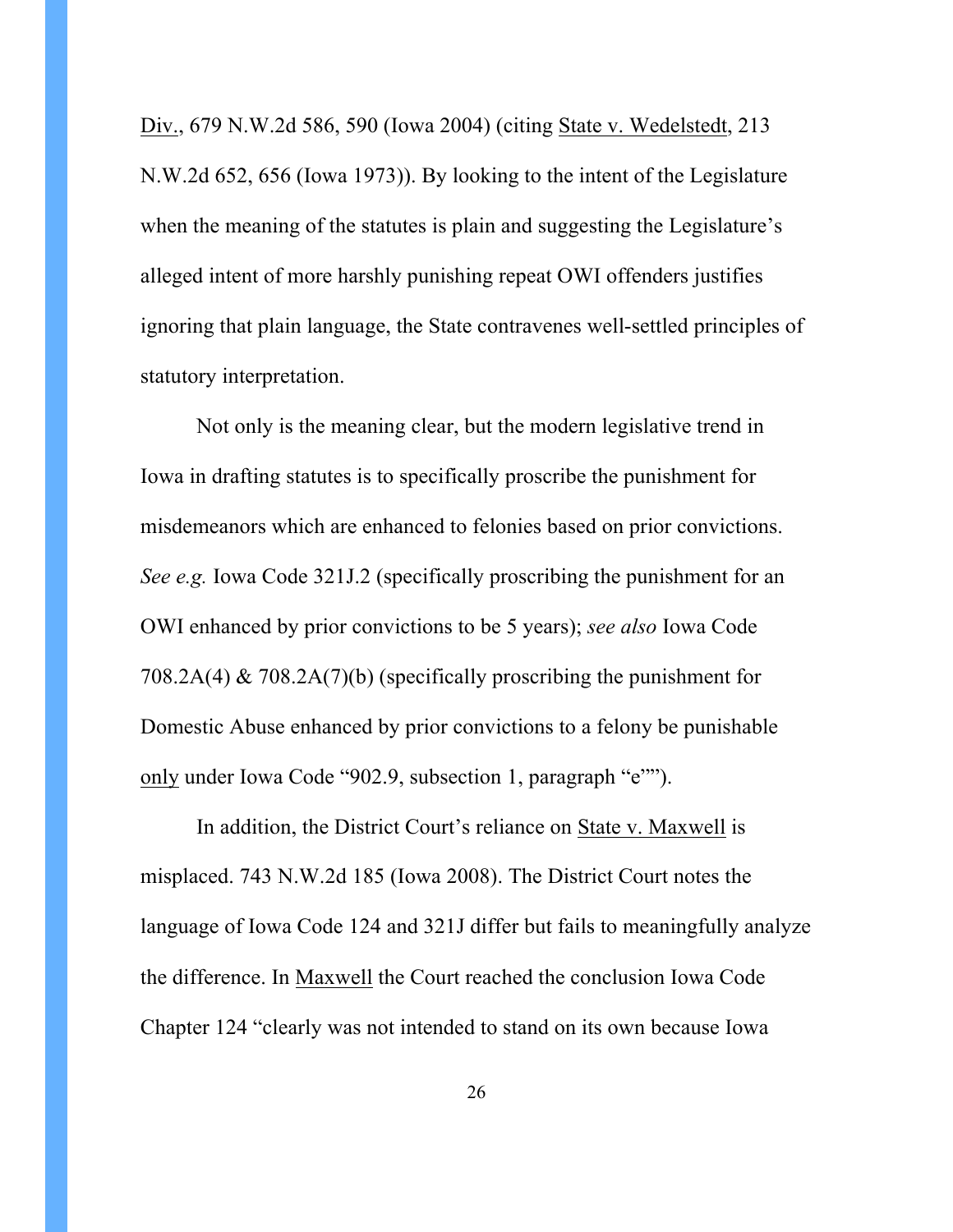Code chapter 124 only defines the nature of the offense without determining the what sentence the court can impose." Maxwell, 743 N.W.2d 185 at 191. Here, Iowa Code 321J defines both the nature of the offense and the punishment. In addition, the Court in Maxwell noted the importance of the 'unless otherwise specified by another statute' language of Iowa Code 902.9. *Id.*

If the Court applies Maxwell to this case the interpretive approach of *Maxwell* was to first look to the specific chapter Iowa Code 321J "to determine the classification of the offense." *Id.* The Court should then look to Iowa Code 902 to determine the appropriate sentence. *Id.* The Court should give recognition to the "unless otherwise specified by statute" language of Iowa Code 902.9 and look back to Iowa Code 321J to determine if the specific punishment is proscribed. *Id.* Here it is. Iowa Code 321J.2. Applying a *Maxwell* analysis, the maximum sentence allowed by law is five years.

## **Interpreting the "Prescribe" Language of Iowa Code Section 902.9 as Having No Meaning is Contrary to Well-Settled Principles of Statutory Construction.**

The State ostensibly asserts the relevant clauses of Iowa Code Section 902.9 have no meaning; that whether the statute at issue prescribes a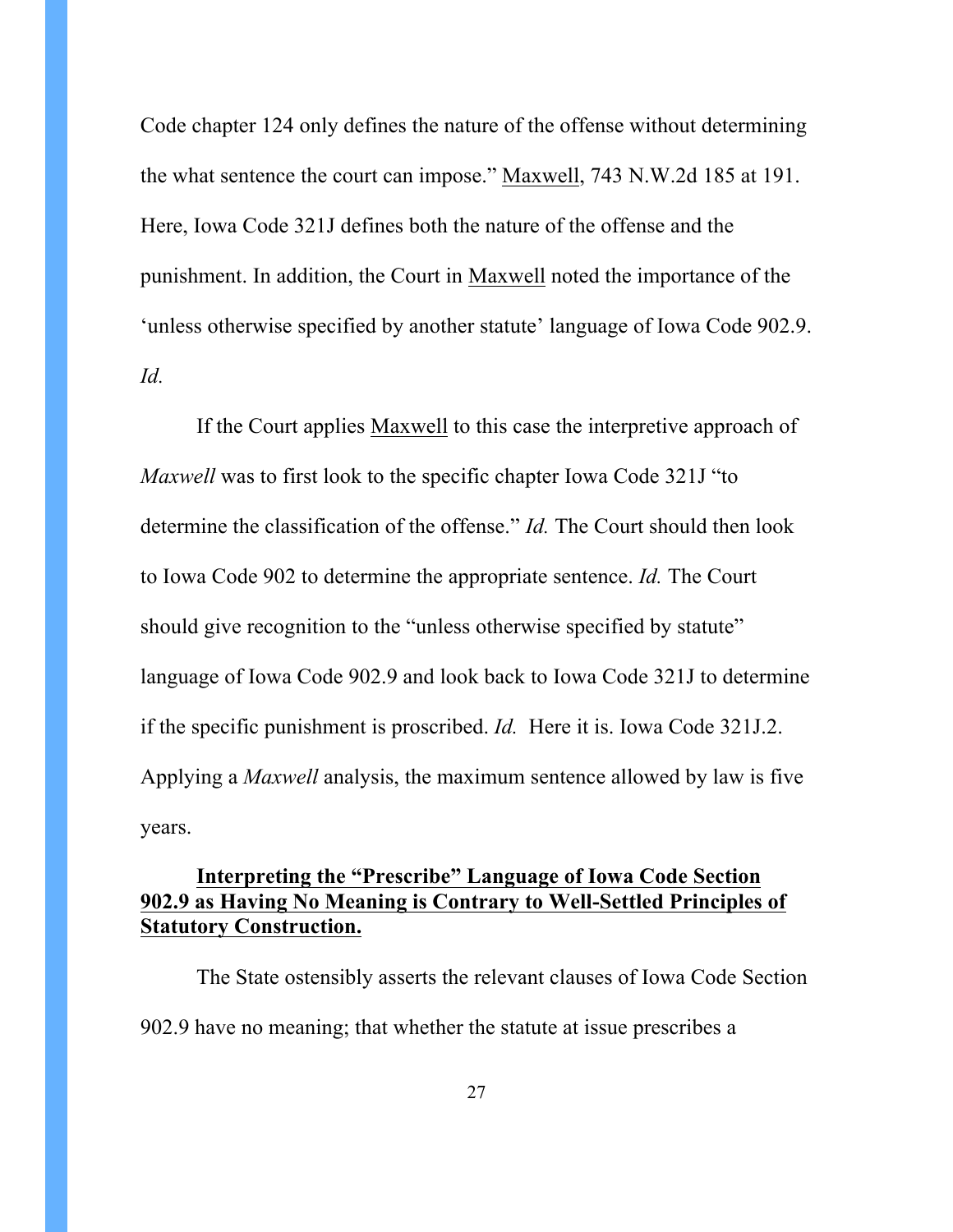maximum sentence is immaterial, and the State may sentence a person in Defendant-Appellant's position as a habitual offender whenever it chooses. This is not only contrary to the clear language of the statute but violates well-settled principles of statutory construction that the Court "will avoid an interpretation of a statute that renders a portion of it superfluous." Holiday Inns Franchising v. Branstad, 537 N.W.2d 724, 729 (Iowa 1995). Interpreting the "prescribe" language of Iowa Code Section 902.9 to have no bearing on whether a person convicted of a third OWI offense can be sentenced as a habitual offender under 902.9 renders that language superfluous.

#### **CONCLUSION**

WHEREFORE, for the reasons stated, Defendant-Appellant requests this Court reverse the order of the Trial Court denying the Motion to Correct Illegal Sentence and correct the Defendant-Appellant's sentence to a legal sentence of five years or remand for resentencing of Defendant-Appellant as prescribed by Iowa Code Section 321J.2.